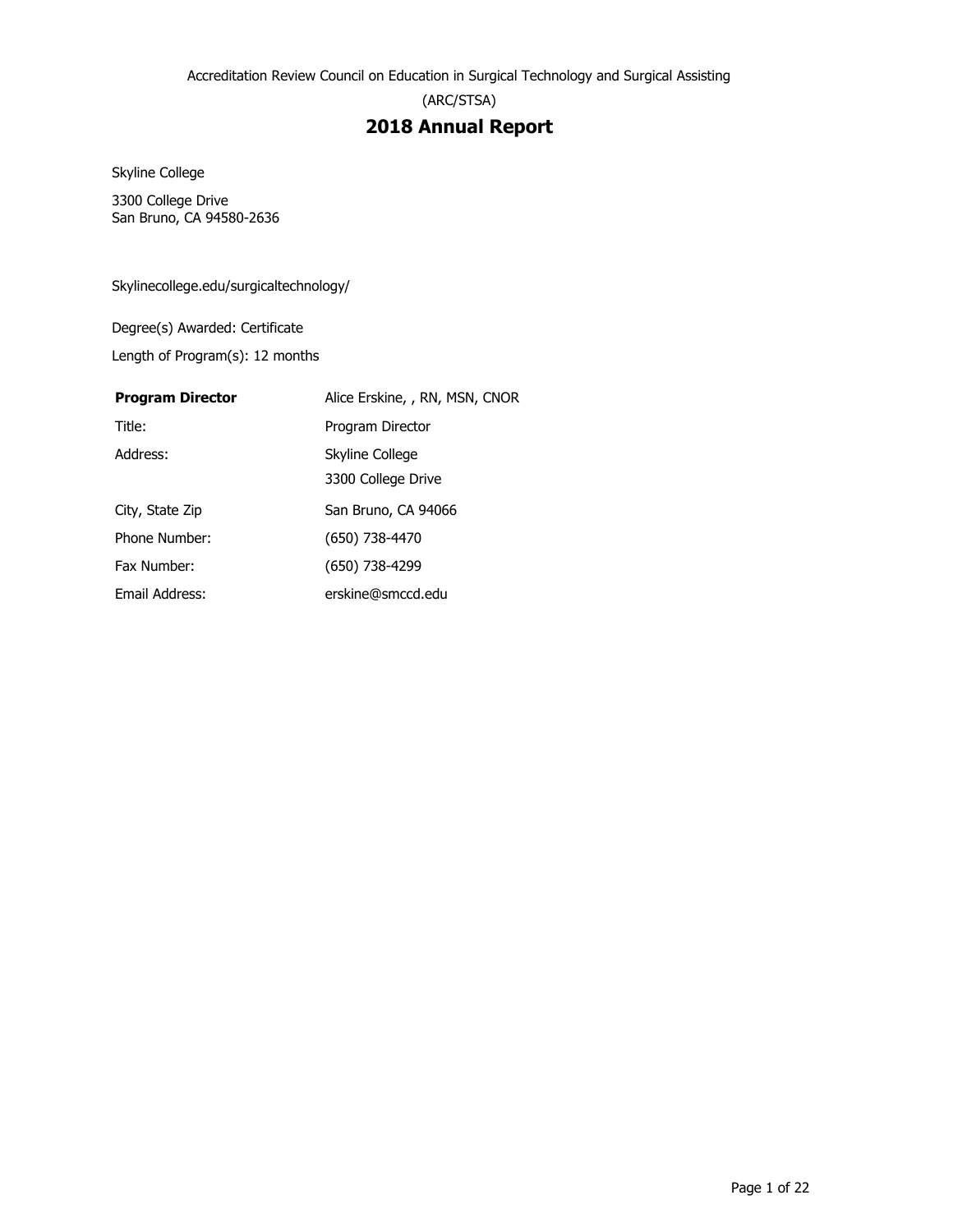(ARC/STSA)

## **2018 Annual Report**

ENROLLMENT DATA:

Maximum Number of Students per Cohort: 25

Maximum Number of Cohorts (Starts) per Year: 1

Maximum Enrollment Capacity: 25

Current New Students Enrolled (8/1/2017 to 7/31/2018): 24

Current Students Enrolled From Previous Academic Year: 2

Current Enrollment: 26

ENROLLMENT ANALYSIS - analysis of 8/1/2017 to 7/31/2018: Program has admitted one student over the Maximum capacity.

Does the program enroll at or below the program's stated maximum enrollment capacity? NO

ENROLLMENT PLAN OF ACTION AND TIMELINE FOR IMPLEMENTATION: Plan of Action for Enrollment

Lab Ratio: 12/1

Academic Breaks:

07/04/2018-07/04/2018, 08/09/2018-08/14/2018, 09/03/2018-09/03/2018, 10/10/2018-10/10/2018, 11/12/2018-11/12/2018, 11/22/2018-11/23/2018, 12/13/2018-01/10/2019, 01/21/2019-01/21/2019, 02/15/2019-02/19/2019, 03/06/2019-03/06/2019, 03/30/2019-04/08/2019

Tuition/Fees: In-State: \$2,700.00 Out of State: \$9,800.00

Institutional Accreditor(s): Western Association of Schools and Colleges Accrediting Commission for Community and Junior Colleges (WASC-ACCJC) Council for Higher Education Accreditation

#### **PROGRAM ADVISORY COMMITTEE (PAC) DATA:**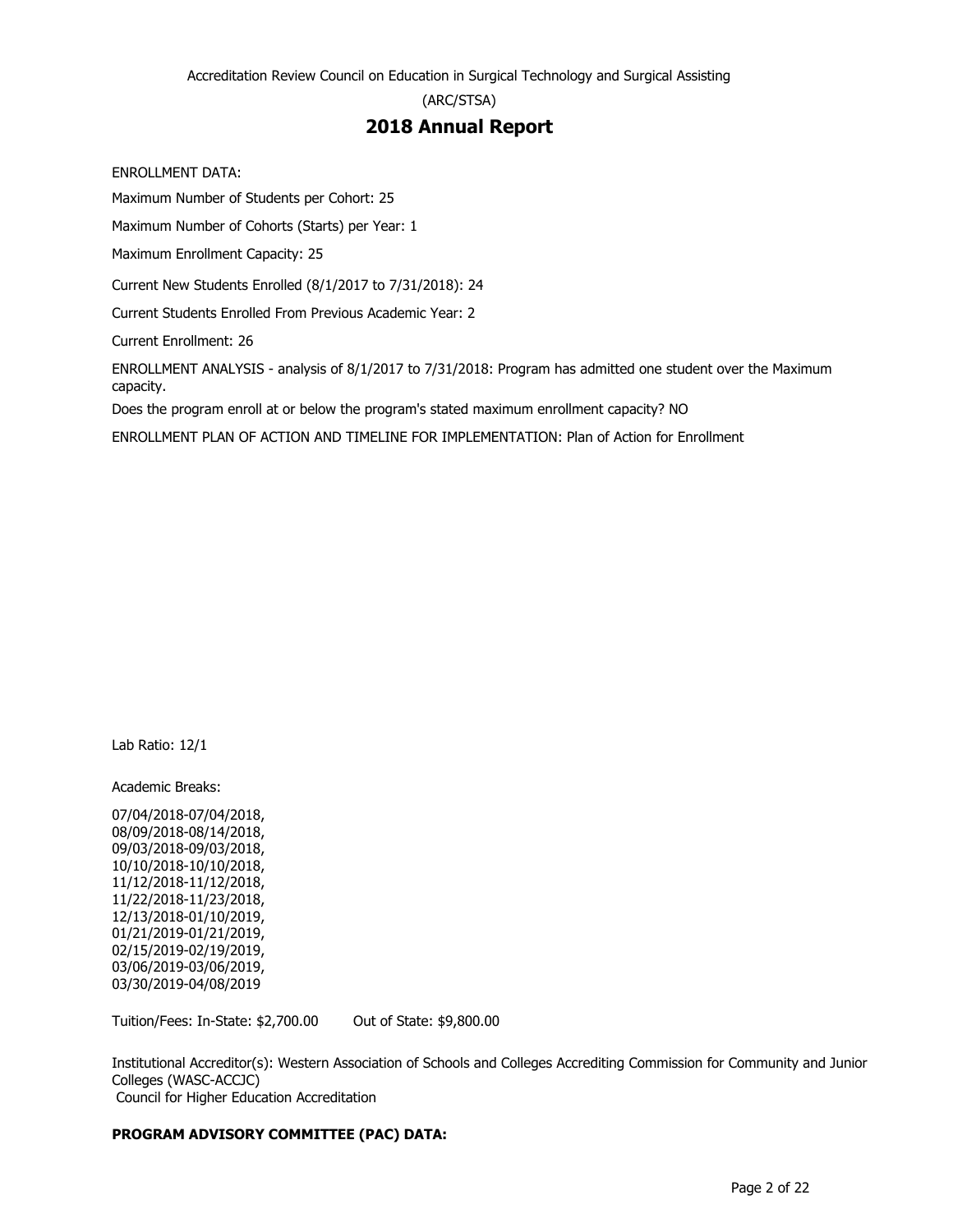## **2018 Annual Report**

Date(s) of PAC Meeting(s): 10/11/2017, 03/27/2018

PAC MEMBERS:

Jamaal Philyaw - Current Student

Nadim Satar - Current Student

Kelli Lee - Current Student

Josh Blair - ST Program Graduate - Verified Non-Faculty

Aurore Etienne - ST Program Graduate - Verified Non-Faculty

Mary McKay - ST Program Faculty

Alice Erskine - ST Program Faculty

Gretchen Keys - School Administrator

Dolly Chan - ST Employer - Verified Non-Faculty

Colleen Fiammengo - ST Employer - Verified Non-Faculty

Anjanette Pong - ST Employer - Verified Non-Faculty

Andrew Rosenberg - Physician - Verified Non-Faculty

Olena Goldsmith - Practicing CST - Verified Non-Faculty

Robert Labarthe - Public Member - Verified Non-Faculty

Carol Labarthe - Public Member - Verified Non-Faculty

Attachments: Minutes of Advisory Committee, Minutes of Advisory Committee

| <b>BUDGET:</b>        | <b>AR 2018</b> | <b>AR 2017</b> | <b>AR 2016</b> |
|-----------------------|----------------|----------------|----------------|
| Supplies & Equipment: | \$6,000        | \$6,000        | \$6,000        |
| Capital Expenditures: | \$0            | \$0            | \$10,000       |
| Professional Dev:     | \$3,000        | \$3,000        | \$3,000        |

BUDGET ANALYSIS: The program assesses the budget annually to determine the academic, facility, and faculty needs of the program. This annual report is included in the data used by the Division Dean to determine a fair and equitable distribution of available funds considering the programs's goals an mission. Funds from additional sources such as grants, awards, and state bond issues often supplement this budget. It is adequate for our needs.

#### **CLINICAL AFFILIATE SITES:**

| Name of Institution                             | City, State          | Contact Person | Telephone<br><b>Number</b> | # of Scrub<br><b>Slots</b><br>Available | Site/Contract<br><b>Status</b>                 |
|-------------------------------------------------|----------------------|----------------|----------------------------|-----------------------------------------|------------------------------------------------|
| Mills-Peninsula Medical Center   Burlingame, CA |                      | Diana Maionchi | $(650) 696 - 5592$         |                                         | <b>Existing Site</b><br><b>Without Changes</b> |
| San Francisco General<br>Hospital               | San Francisco,<br>CA | Joy Kwong      | $(415)$ 206-8134           | 2                                       | <b>Existing Site</b><br><b>Without Changes</b> |
| Santa Clara Valley Medical<br>Center            | San Jose, CA         | Gina Bommarito | (408) 885-5248             |                                         | <b>Existing Site</b><br>Without Changes        |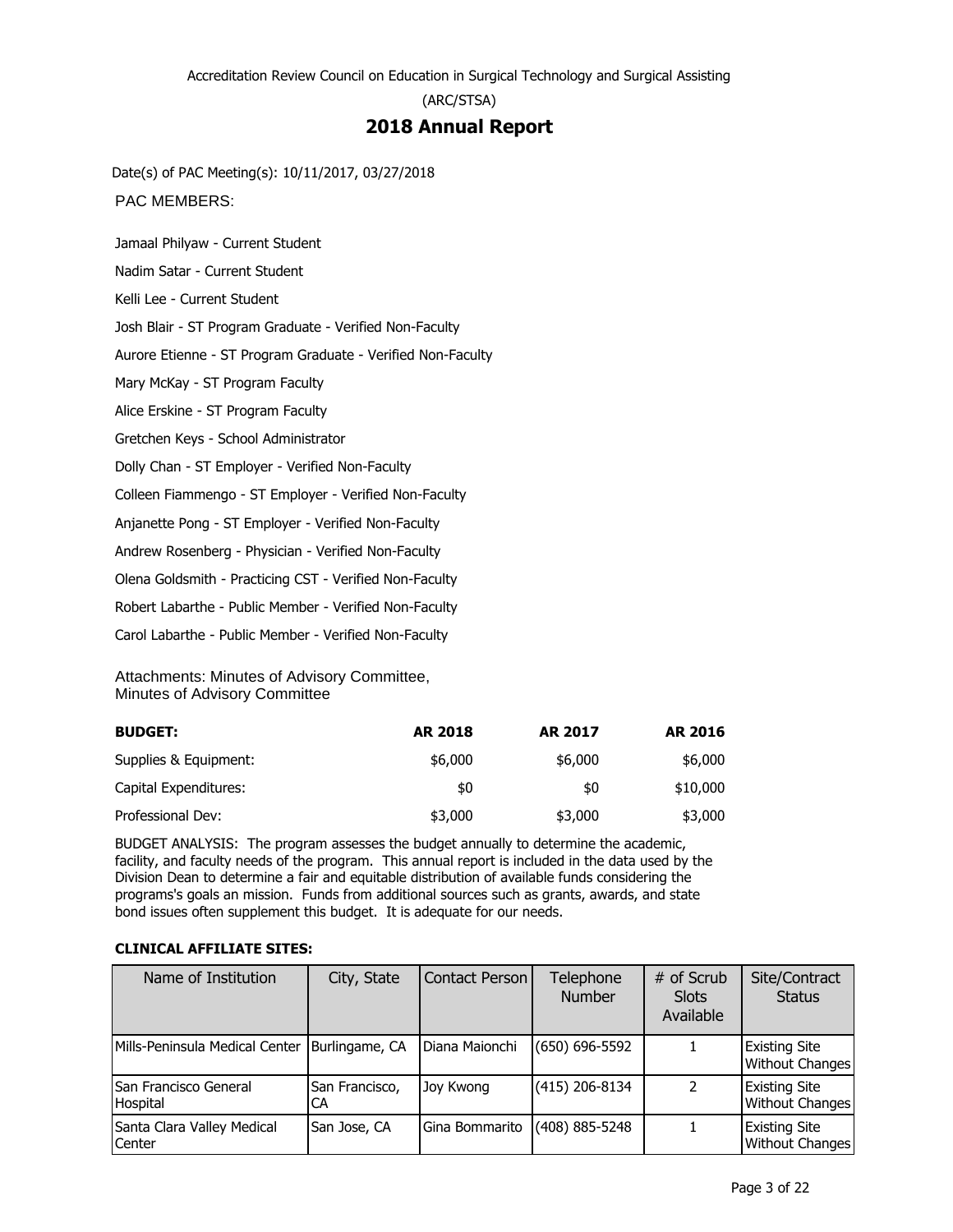# **2018 Annual Report**

| Seton Medical Center                           | Daly City, CA              | Joane Manatan                 | (650) 991-6511 | 1              | Dropped Site                                   |
|------------------------------------------------|----------------------------|-------------------------------|----------------|----------------|------------------------------------------------|
| <b>Stanford Health Services</b>                | Stanford, CA               | Marylou Jackson               | (650) 725-4834 | $\overline{2}$ | <b>Existing Site</b><br><b>Without Changes</b> |
| Lucille Packard Children's<br>Hospital         | Palo Alto, CA              | <b>Emilie Cervantes</b>       | (650) 863-9159 | $\mathbf{1}$   | <b>Existing Site</b><br><b>Without Changes</b> |
| Children's Hospital Oakland                    | Oakland, CA                | Scout Hebink                  | (510) 428-3218 | 1              | <b>Existing Site</b><br>Without Changes        |
| Saint Francis Memorial<br>Hospital             | San Francisco,<br>СA       | Jason Santiago                | (415) 353-6743 | 1              | <b>Existing Site</b><br><b>Without Changes</b> |
| Kaiser Permanente Hospital                     | San Leandro, CA            | <b>Jennifer</b><br>Mendenhall | (510) 675-5532 | 1              | <b>Existing Site</b><br><b>Without Changes</b> |
| Kaiser Fremont                                 | Fremont, CA                | Patricia Kim                  | (510) 248-5615 | 1              | <b>Existing Site</b><br><b>Without Changes</b> |
| Kaiser Santa Rosa                              | Santa Rosa, CA             | Kory McGuire                  | (707) 571-4504 | 1              | <b>Existing Site</b><br><b>Without Changes</b> |
| Kaiser South San Francisco                     | South San<br>Francisco, CA | Jacob Wolfe                   | (650) 742-3373 | 1              | <b>Existing Site</b><br><b>Without Changes</b> |
| Mercy Medical Center                           | Mt. Shasta, CA             | Larry Hand                    | (530) 926-6111 | 1              | <b>Existing Site</b><br><b>Without Changes</b> |
| Veterans Affairs Medical<br>Center             | San Francisco,<br>СA       | Rennie Paw                    | (415) 221-4810 | 1              | <b>Existing Site</b><br>Without Changes        |
| Marin General Hospital                         | Greenbrae, CA              | Michael Geramia               | (415) 925-7958 | 1              | <b>Existing Site</b><br><b>Without Changes</b> |
| California Pacific Medical<br>Center Pacific   | San Francisco,<br>CA       | Alicia Chen                   | (415) 600-3288 | 1              | <b>Existing Site</b><br><b>Without Changes</b> |
| Kaiser Permanente                              | San Jose, CA               | Gabrielle Jones               | (408) 363-4423 | 1              | <b>Existing Site</b><br><b>Without Changes</b> |
| Santa Rosa Memorial                            | Santa Rosa, CA             | Myrna Jafari                  | (707) 525-3210 | 1              | <b>Existing Site</b><br><b>Without Changes</b> |
| San Mateo General                              | San Mateo, CA              | Vicky Magana                  | (650) 573-2211 | 1              | <b>Existing Site</b><br><b>Without Changes</b> |
| California Pacific Med Center<br><b>Davies</b> | San Francisco,<br>СA       | Jill Ley                      | (415) 600-5287 | 1              | <b>Existing Site</b><br><b>Without Changes</b> |
| John Muir Medical Center                       | Walnut Creek,<br>СA        | Jeannemarie<br>Hennesey       | (925) 285-4313 | 1              | <b>Existing Site</b><br><b>Without Changes</b> |
| Veterans Affairs Medical<br>Center             | Palo Alto, CA              | Sally Cochico                 | (650) 493-5000 | 1              | <b>Existing Site</b><br><b>Without Changes</b> |
| Stanford Outpatient Surgery<br>Center          | Redwood City,<br>CA        | Amy Simpel                    | (650) 721-7332 | 1              | <b>Existing Site</b><br><b>Without Changes</b> |
| Saint Mary's Medical Center                    | San Francisco,<br>CA       | <b>Bill Gilligan</b>          | (415) 750-4022 | 1              | <b>Existing Site</b><br><b>Without Changes</b> |
| Kaiser Medical Center                          | San Francisco,<br>CA       | Dennis Knapper                | (415) 833-4790 | 1              | <b>Existing Site</b><br><b>Without Changes</b> |
| El Camino Med Center Los<br>Gatos              | Los Gatos, CA              | Judy Moreno                   | (408) 866-3934 | 1              | <b>Existing Site</b><br><b>Without Changes</b> |
| University of California<br>Parnassus          | San Francisco,<br>CA       | Linda Hirahara                | (415) 353-1746 | 1              | <b>Existing Site</b><br><b>Without Changes</b> |
| Kaiser Medical Center                          | Walnut Creek,<br>СA        | Katie Larson                  | (925) 295-5455 | 1              | <b>Existing Site</b><br>Without Changes        |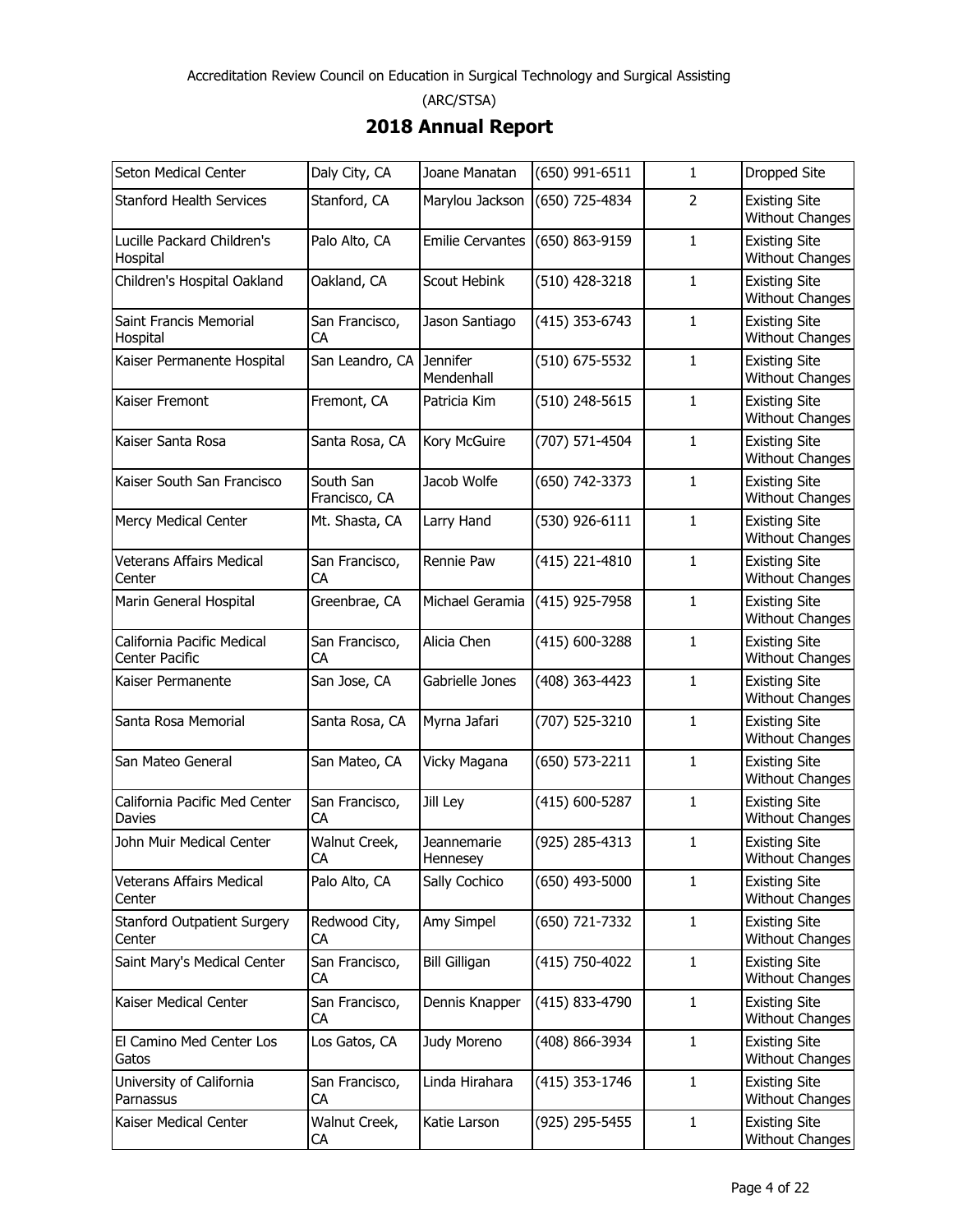## **2018 Annual Report**

| Kaiser Permanente                                     | Antioch, CA          | Julie Gurecki                   | (925) 813-7005     | 1            | <b>Existing Site</b><br><b>Without Changes</b> |
|-------------------------------------------------------|----------------------|---------------------------------|--------------------|--------------|------------------------------------------------|
| Hacienda Surgery Center                               | Pleasanton, CA       | Megan Rose                      | (925) 734-6744     | 1            | <b>Existing Site</b><br><b>Without Changes</b> |
| Petaluma Valley Hospital                              | Petaluma, CA         | Judy Wilhelm                    | (707) 778-2624     | 1            | <b>Existing Site</b><br><b>Without Changes</b> |
| Washington Hospital                                   | Fremont, CA          | Lynn Milam                      | (510) 494-7019     | 1            | <b>Existing Site</b><br><b>Without Changes</b> |
| California Pacific Medical<br>Center California       | San Francisco,<br>CA | Pam Leonard                     | (415) 600-2059     | 1            | <b>Existing Site</b><br><b>Without Changes</b> |
| El Camino Medical Center                              | Mountain View,<br>CA | Shelley Reynolds (650) 940-7333 |                    | $\mathbf{1}$ | <b>Existing Site</b><br><b>Without Changes</b> |
| Alta Bates Summit MC Ashby                            | Berkely, CA          | Colleen<br>Fiamengo             | (510) 204-1526     | 1            | <b>Existing Site</b><br><b>Without Changes</b> |
| Stanford ValleyCare Medical<br>Center                 | Pleasanton, CA       | Christy Kerling                 | (925) 416-7101     | 1            | <b>Existing Site</b><br><b>Without Changes</b> |
| Alta Bates Summit MC Summit   Oakland, CA<br>campus   |                      | Colleen<br>Fiammengo            | (510) 869-6581     | 1            | <b>Existing Site</b><br><b>Without Changes</b> |
| Eden Medical Center                                   | Castro Valley, CA    | <b>Barry McElye</b>             | (510) 889-5001     | 1            | <b>Existing Site</b><br><b>Without Changes</b> |
| Kaiser Permanente                                     | Oakland, CA          | Laurel Ng                       | (510) 752-6235     | 1            | <b>Existing Site</b><br><b>Without Changes</b> |
| Kaiser Permanente                                     | Redwood City,<br>CA  | Ria Domingo                     | (650) 299-3136     | $\mathbf{1}$ | <b>Existing Site</b><br><b>Without Changes</b> |
| Kaiser Permanente                                     | Richmond, CA         | Laurel Ng                       | (510) 221-9923     | $\mathbf{1}$ | <b>Existing Site</b><br><b>Without Changes</b> |
| Kaiser Permanente                                     | San Rafael, CA       | Jennifer Hershon (415) 444-2183 |                    | 1            | <b>Existing Site</b><br><b>Without Changes</b> |
| Kaiser Permanente                                     | Santa Clara, CA      | Sheila Eason                    | (408) 851-6230     | 1            | <b>Existing Site</b><br><b>Without Changes</b> |
| Kaiser Permanente                                     | Vallejo, CA          | Norma Kast                      | (707) 651-9380     | 1            | <b>Existing Site</b><br><b>Without Changes</b> |
| El Camino Surgery Center                              | Mountain View,<br>СA | Sandy Keating                   | (650) 961-1200     | 1            | <b>New</b>                                     |
| Pacific Heights Surgery Center San Francisco,         | СA                   | Kara Maiko                      | $(415) 567 - 1171$ | $\mathbf{1}$ | <b>New</b>                                     |
| Presidio Surgery Center                               | San Francisco,<br>СA | Andre Schotte                   | $(415)$ 346-1218   | $\mathbf{1}$ | <b>New</b>                                     |
| San Mateo Surgery Center                              | San Mateo, CA        | Katherine<br>Altonaga           | (650) 570-0529     | 1            | <b>New</b>                                     |
| Sequoia Health Services                               | Redwood City,<br>СA  | Duchess<br>Pimentel             | (650) 367-5632     | $\mathbf{1}$ | <b>Existing Site</b><br><b>Without Changes</b> |
| University of California San<br>Francisco Mission Bay | San Francisco,<br>СA | Anjal Pong                      | $(415)$ 476-1014   | $\mathbf{1}$ | <b>Existing Site</b><br>Without Changes        |

Attachments: Clinical Site Attestation San Mateo Surgery Center,

Clinical Site Attestation Pacific Heights,

Clinical Site Attestation El Camino Surgery Center, Presidio Surgery Center

**Program Personnel:**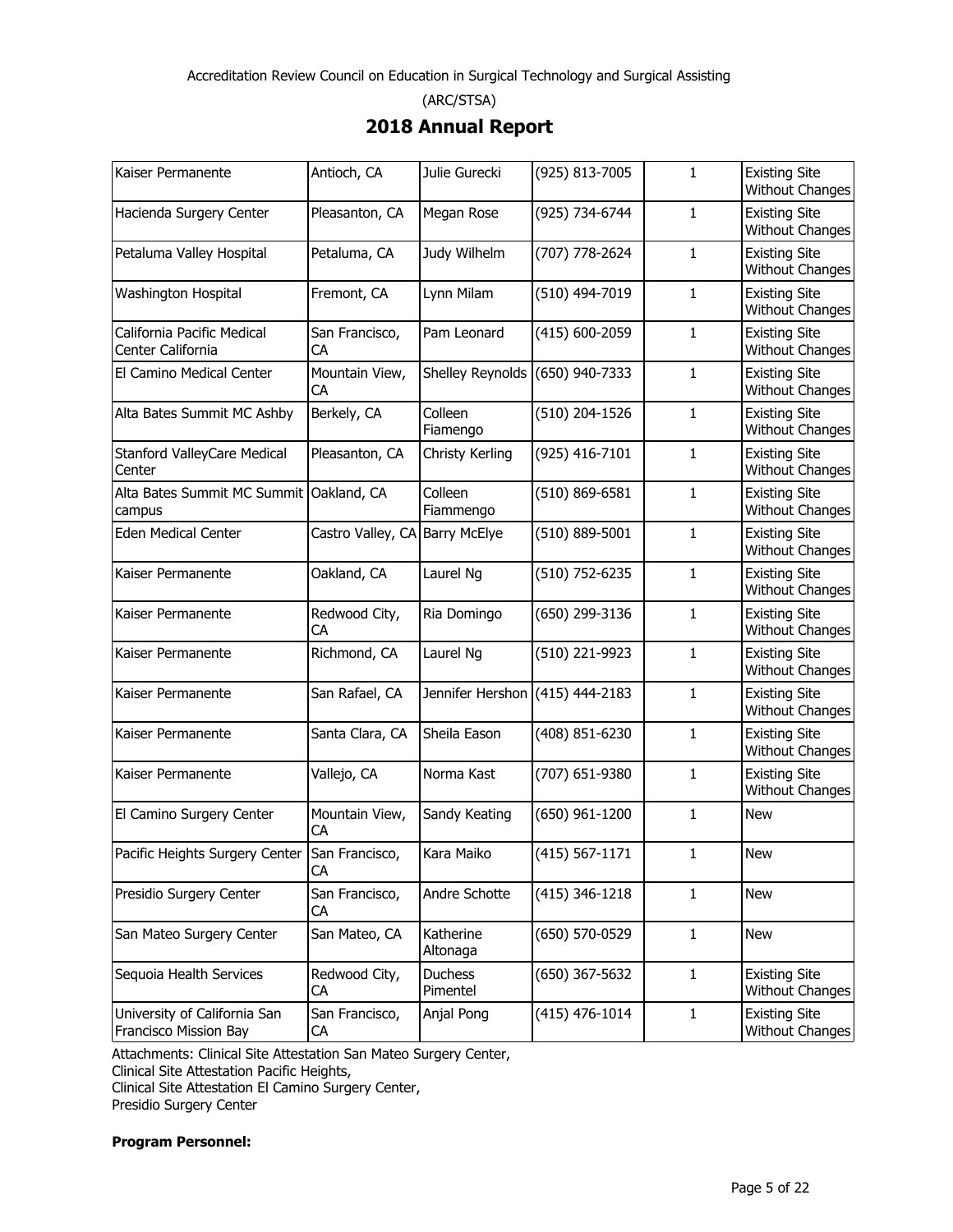## **2018 Annual Report**

| <b>President/CEO</b>            | Regina Stanback-Stroud, , RN, MS |  |  |
|---------------------------------|----------------------------------|--|--|
| Title:                          | President, Skyline College       |  |  |
| Address:                        | Skyline College                  |  |  |
|                                 | 3300 College Drive               |  |  |
| City, State Zip                 | San Bruno, CA 94066              |  |  |
| Phone Number:                   | (650) 738-4111                   |  |  |
| Fax Number:                     | (650) 738-4299                   |  |  |
| Email Address:                  | stroudr@smccd.edu                |  |  |
| <b>Dean</b>                     | Raymond Hernandez, , RRT, MPH    |  |  |
| Title:                          | Dean, Math/Science/Technology    |  |  |
| Address:                        | Skyline College                  |  |  |
|                                 | 3300 College Drive               |  |  |
| City, State Zip                 | San Bruno, CA 94066              |  |  |
| Phone Number:                   | (650) 738-4354                   |  |  |
| Fax Number:                     | (650) 738-4299                   |  |  |
| Email Address:                  | hernandezr@smccd.edu             |  |  |
| <b>Program Core Faculty:</b>    |                                  |  |  |
| Mary McKay, AS                  | <b>Instructional Aide</b>        |  |  |
| <b>Other Program Personnel:</b> |                                  |  |  |
| Gretchen Keys, AS, BS, MS       | Director, Allied Health Programs |  |  |

Changes to the Methods and/or Tools Used for Student Evaluations: We will utilize video-taped simulations to film the students' Clinical Skills Evaluation prior to entering the hospital training. This will allow the students to view and address their strengths and weaknesses. This will also be viewed by two observers to improve inter-rater reliability.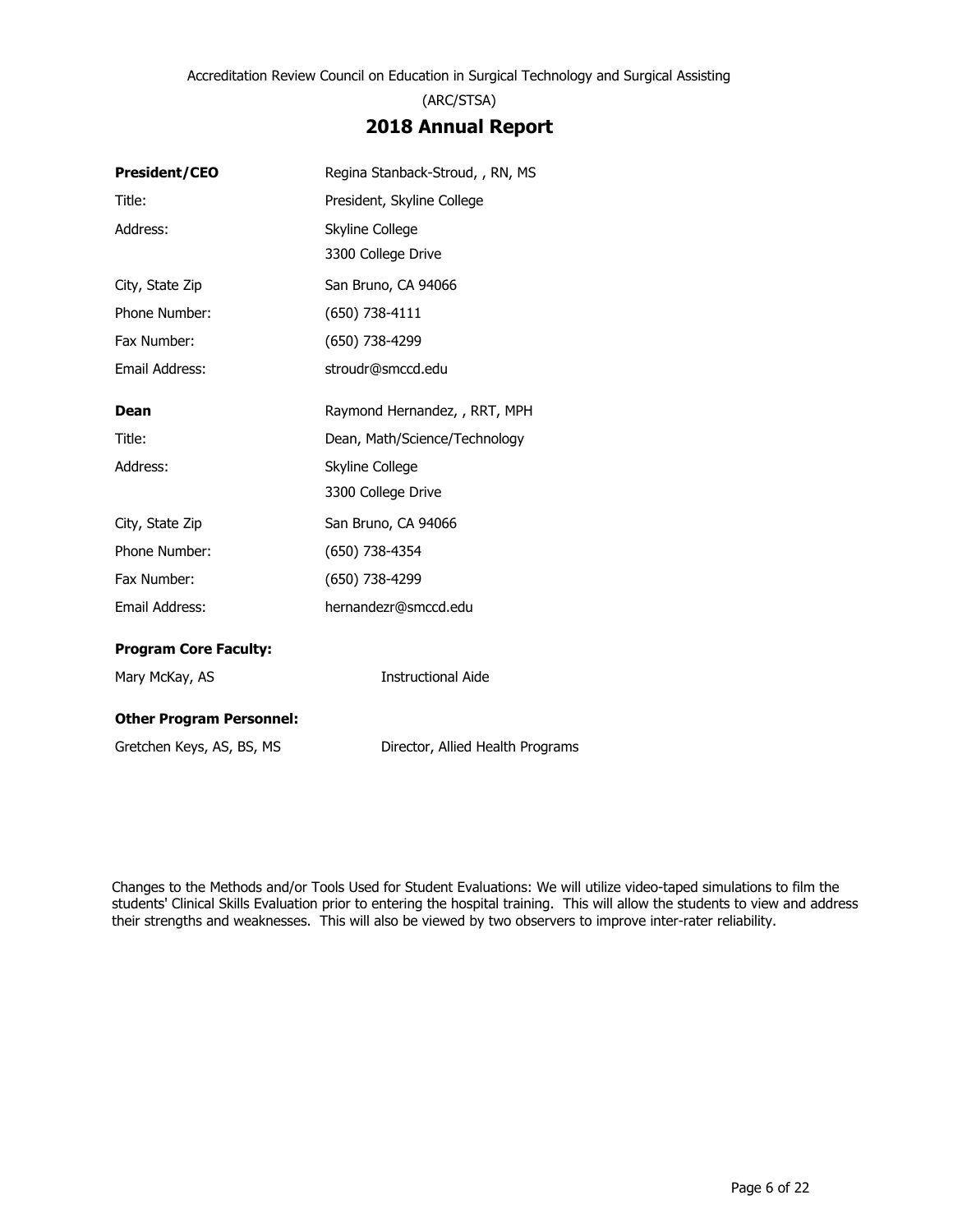(ARC/STSA)

## **2018 Annual Report**

### **PROGRAM OUTCOMES:**

### **RETENTION (RET):**

RET CURRENT DATA **(8/1/2016-7/31/2017)**

| # of Students | # of Students | % of Students |
|---------------|---------------|---------------|
| Enrolled      | Graduated     | Graduated     |
| 74            | 22            | 92%           |

RETENTION ANALYSIS (analysis of 8/1/2016-7/31/2017): No Analysis Required

Does the program meet the ARC/STSA threshold for retention? YES

#### RET TRENDS DATA:

| Annual Reporting<br>Year | Academic Year             | # of Students<br>Enrolled | # of Students<br>Graduated | % of Students<br>Graduated |
|--------------------------|---------------------------|---------------------------|----------------------------|----------------------------|
| 2018                     | $8/1/2016 -$<br>7/31/2017 | 24                        | 22                         | 92%                        |
| 2017                     | $8/1/2015 -$<br>7/31/2016 | 20                        | 9                          | 45%                        |
| 2016                     | $8/1/2014 -$<br>7/31/2015 | 31                        | 17                         | 55%                        |
| 2015                     | $8/1/2013 -$<br>7/31/2014 | 22                        | 12                         | 55%                        |
| 2014                     | $8/1/2012 -$<br>7/31/2013 | 22                        | 14                         | 64%                        |

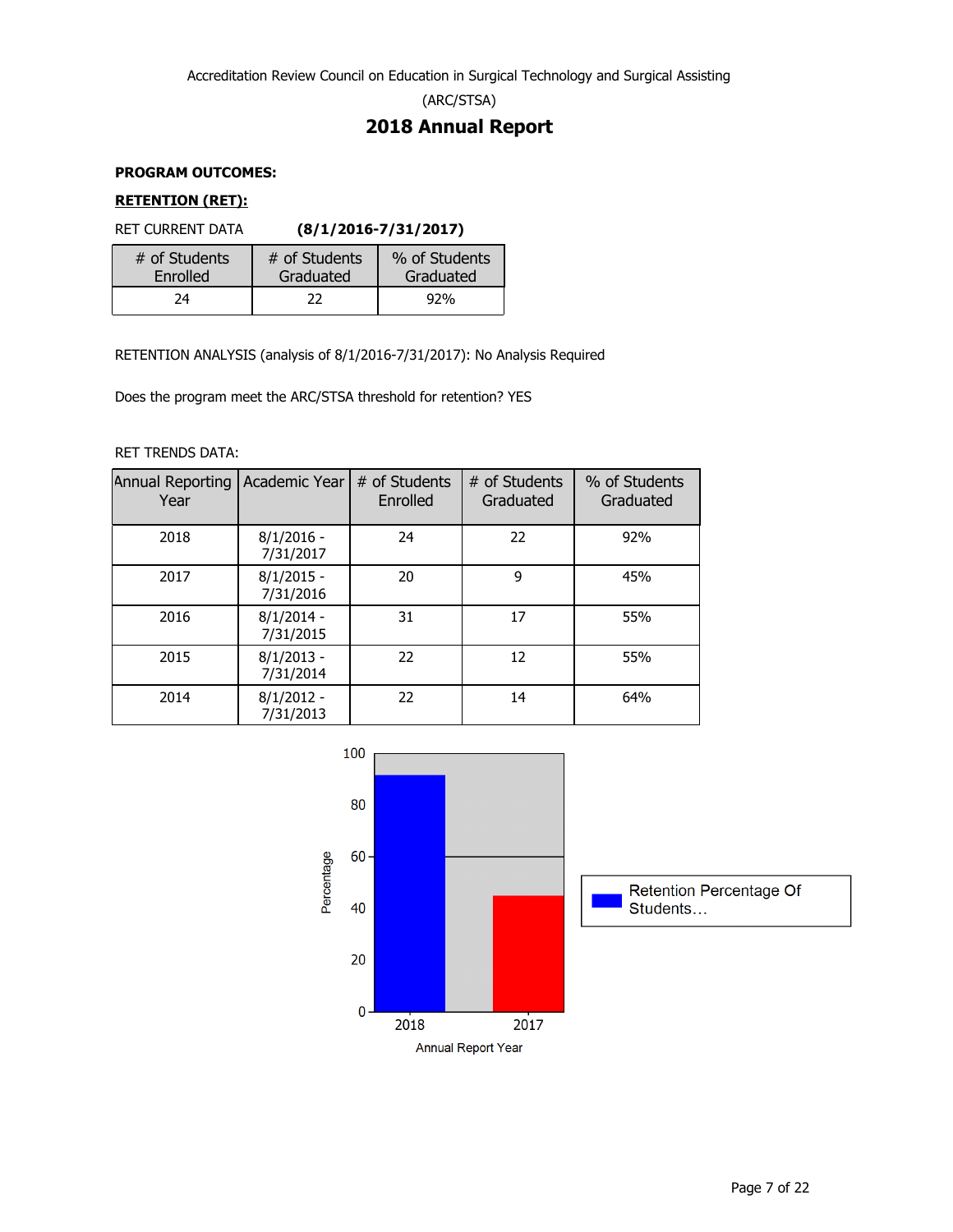

RETENTION TRENDS ANALYSIS (analysis of 8/1/2014-7/31/2017): No Analysis Required

Does the program meet or exceed the ARC/STSA threshold for retention for all 3 years? NO

Does the program meet or exceed the ARC/STSA threshold for the most recent year (8/1/2016-7/31/2017)? YES

#### OUTCOMES ASSESSMENT EXAM (OAE):

OAE-PARTICIPATION RATE - CURRENT DATA **(8/1/2016-7/31/2017)**

Outcomes Assessment Exam elected for this reporting year: CST

| # of Students | $\#$ of Students Who | % of Students |
|---------------|----------------------|---------------|
| Graduated     | Took Exam            | Who Took Exam |
|               | 71                   | 95%           |

ANALYSIS OF OAE PARTICIPATION AND REPORT RESULTS: No Analysis Required

Does the program meet the ARC/STSA threshold for CST Exam participation rate? NO

PLAN OF ACTION AND TIMELINE FOR IMPLEMENTATION TO RAISE OUTCOMES: Plan of Action

OAE-CST PARTICIPATION RATE - TRENDS DATA

|      |                 | Annual Reporting   Academic Year $\mid$ # of Students $\mid$ # of Students Who $\mid$ | % of Students |
|------|-----------------|---------------------------------------------------------------------------------------|---------------|
| Year | Graduated [CST] | <b>Took CST Exam</b>                                                                  | Who Took CST  |
|      | Exam-eligible]  |                                                                                       | Exam          |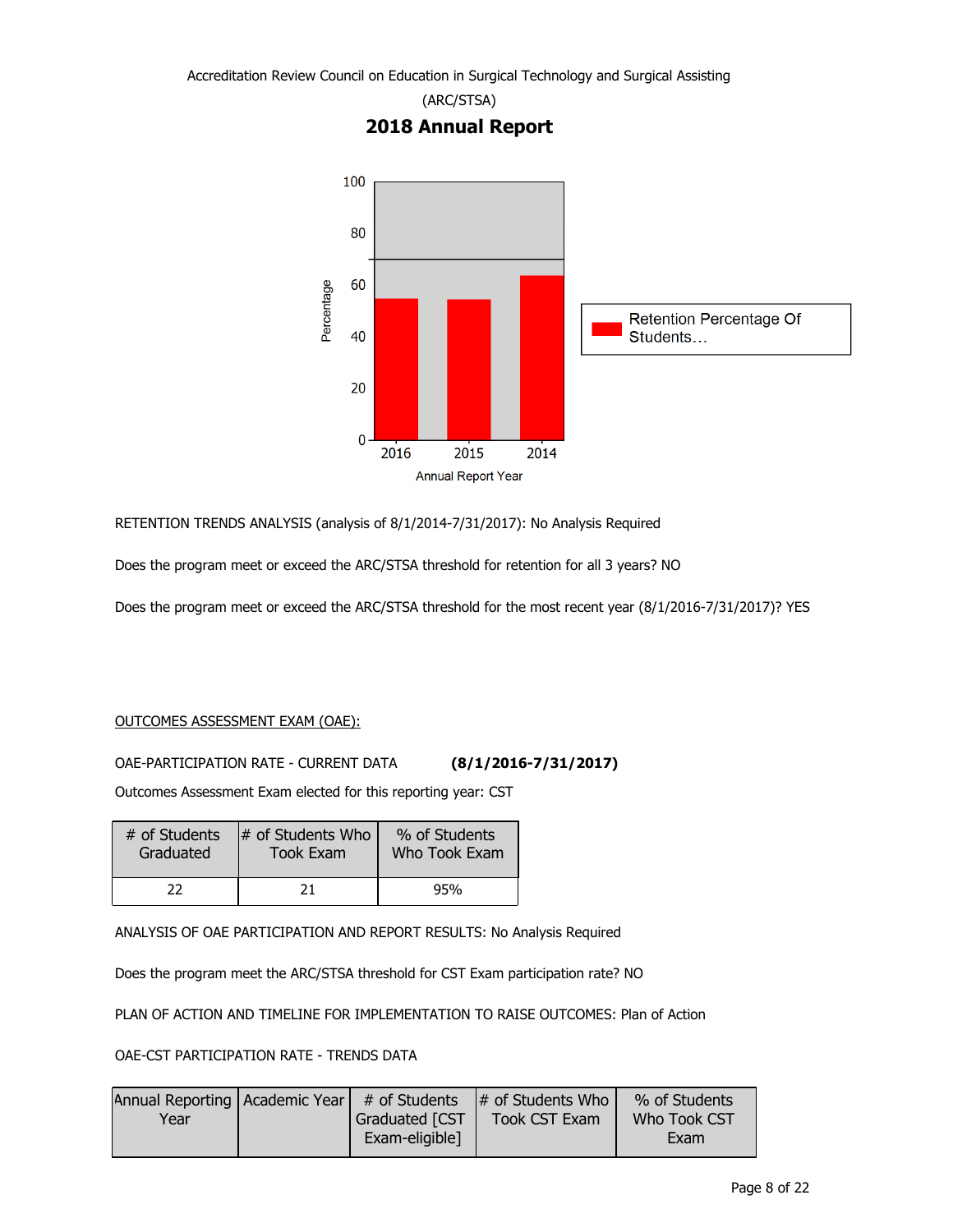**2018 Annual Report**

| 2018 | $8/1/2016$ -<br>7/31/2017 | 22 | 21 | 95% |
|------|---------------------------|----|----|-----|
| 2017 | $8/1/2015 -$<br>7/31/2016 | 9  | 7  | 78% |
| 2016 | $8/1/2014 -$<br>7/31/2015 | 17 | 16 | 94% |
| 2015 | $8/1/2013 -$<br>7/31/2014 | 12 | 11 | 92% |
| 2014 | $8/1/2012 -$<br>7/31/2013 | 14 | 9  | 64% |



OUTCOMES ASSESSMENT EXAM [CST EXAM] TRENDS ANALYSIS (analysis of 8/1/2014-7/31/2017): No Analysis Required

Does the program meet or exceed the ARC/STSA threshold for Outcomes Assessment Exam [CST Exam] participation rate (100%) for all 3 years? NO

Does the program meet or exceed the ARC/STSA threshold for Outcomes Assessment Exam [CST Exam] participation rate (100%) for the most recent year (8/1/2016-7/31/2017)? NO

OUTCOMES ASSESSMENT EXAM TRENDS (PARTICIPATION RATE) PLAN OF ACTION AND TIMELINE FOR IMPLEMENTATION: Trends Plan of Action

OAE-CST PASS RATE - CURRENT DATA **(8/1/2016-7/31/2017)**

Outcomes Assessment Exam elected for this reporting year: CST

| # of Students<br>Graduated [CST<br>Exam-eligible] | # of Students Who<br><b>Took CST Exam</b> | # of Students Who<br>Passed CST Exam | % of Students Who<br>Passed CST Exam |
|---------------------------------------------------|-------------------------------------------|--------------------------------------|--------------------------------------|
| $22 \,$                                           |                                           | 18                                   | 86%                                  |

Does the program meet the ARC/STSA threshold for CST Exam pass rate? YES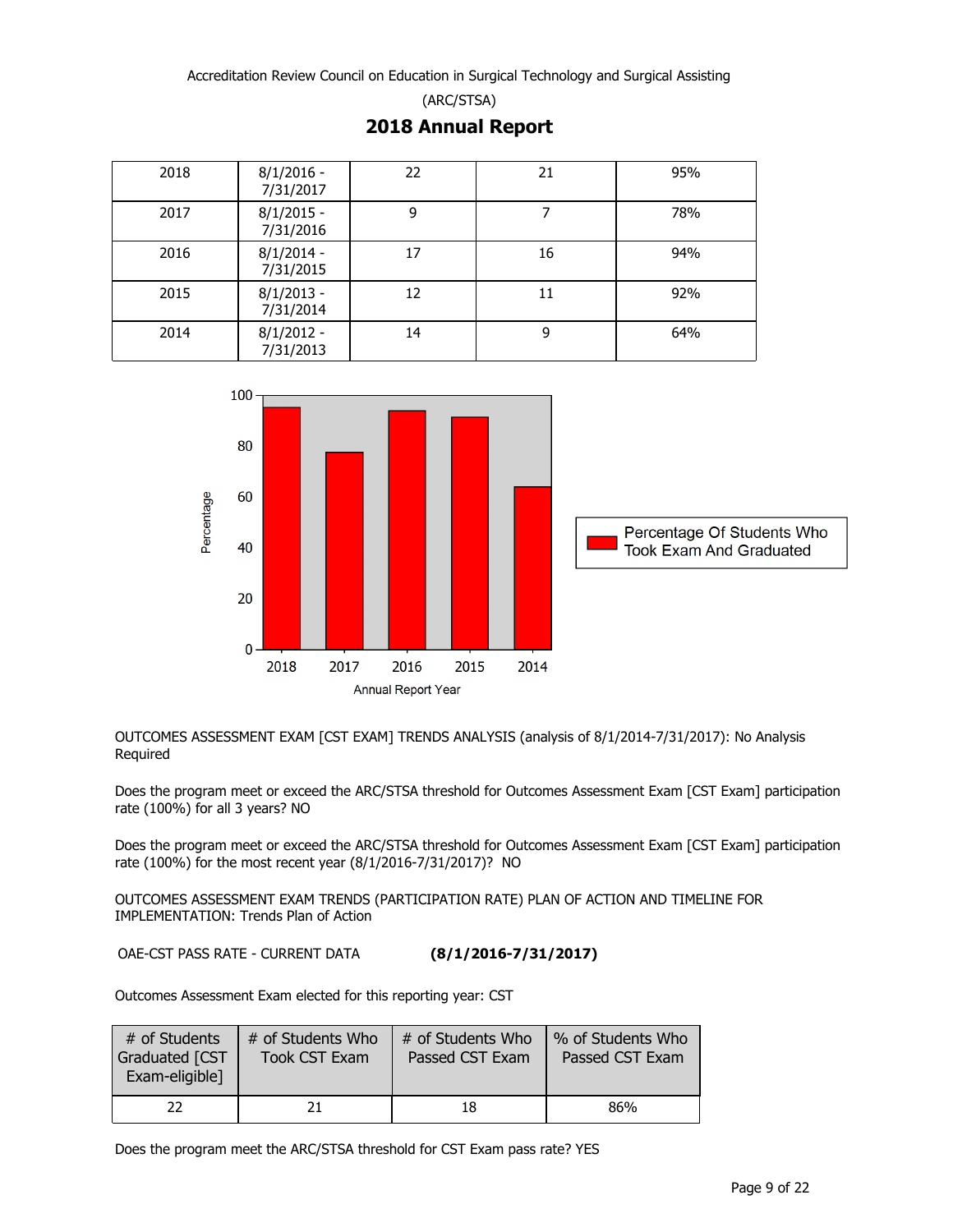## **2018 Annual Report**

| Annual<br>Reporting<br>Year | Academic<br>Year          | <b>OAE</b><br><b>Reported</b> | # of Students<br>Graduated [CST<br>Exam-eligible] | # of Students<br>Who Took CST<br>Exam | # of Students<br>Who Passed<br>CST Exam <sup>*</sup> | % of Students<br>Who Passed<br>CST Exam* |
|-----------------------------|---------------------------|-------------------------------|---------------------------------------------------|---------------------------------------|------------------------------------------------------|------------------------------------------|
| 2018                        | $8/1/2016 -$<br>7/31/2017 | <b>CST</b>                    | 22                                                | 21                                    | 18                                                   | 86%                                      |
| 2017                        | $8/1/2015 -$<br>7/31/2016 | <b>CST</b>                    | 9                                                 | 7                                     | 6                                                    | 86%                                      |
| 2016                        | $8/1/2014 -$<br>7/31/2015 | <b>CST</b>                    | 17                                                | 16                                    | 11                                                   | 69%                                      |
| 2015                        | $8/1/2013 -$<br>7/31/2014 | <b>CST</b>                    | 12                                                | 11                                    | 9                                                    | 82%                                      |
| 2014                        | $8/1/2012 -$<br>7/31/2013 | <b>CST</b>                    | 14                                                | 9                                     | 7                                                    | 78%                                      |

\* CST Exam Pass Rate = 70%



OUTCOMES ASSESSMENT EXAM [CST EXAM] PASS RATE TRENDS ANALYSIS (analysis of 8/1/2014-7/31/2017): No Analysis Required

Does the program meet or exceed the ARC/STSA threshold for Outcomes Assessment Exam [CST Exam] pass rate (70%) for all 3 years? NO

Does the program meet or exceed the ARC/STSA threshold for Outcomes Assessment Exam [CST Exam] pass rate (70%) for the most recent year (8/1/2016-7/31/2017)? YES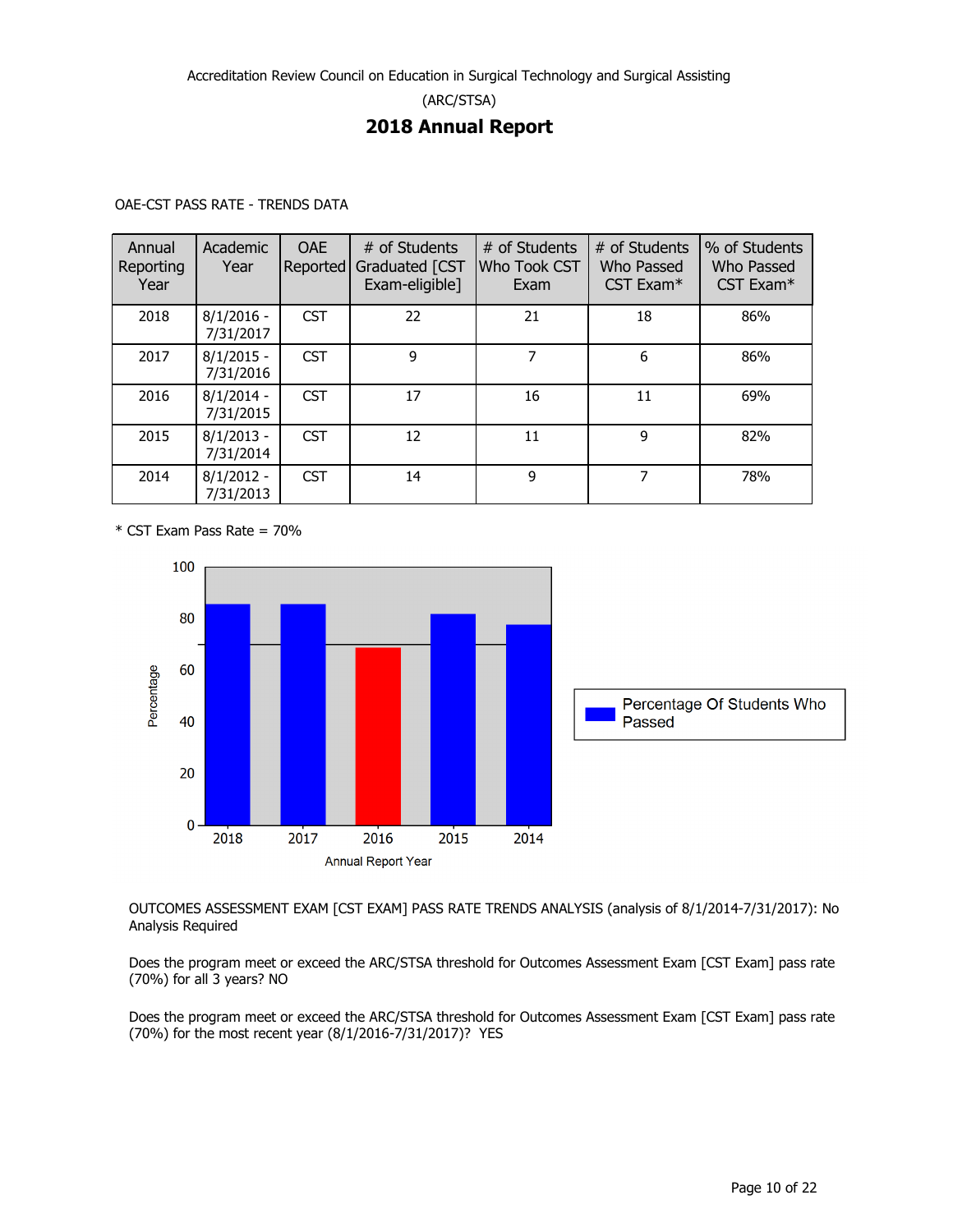(ARC/STSA)

## **2018 Annual Report**

#### **GRADUATE PLACEMENT (GP):**

GP CURRENT DATA **(8/1/2016-7/31/2017)**

| 0/2 | ST Employed ST Employed &<br>Cont Ed % | Cont Ed % | <b>Total Grads</b><br>Placed % |
|-----|----------------------------------------|-----------|--------------------------------|
| 82% | 0%                                     | $0\%$     | 82%                            |

GRADUATE PLACEMENT OUTCOMES ANALYSIS (analysis of 8/1/2016-7/31/2017):

Does the program meet the ARC/STSA threshold for graduate placement (80%)? YES

#### GP TRENDS DATA

| Annual Reporting<br>Year | Academic<br>Year          | # of Students<br>Graduated | <b>ST</b><br>Employed | Employed &<br>IST<br>Cont Ed | Cont<br>Ed   | <b>Total Grad</b><br><b>Placement</b> | <b>Total Grad</b><br>Placement % |
|--------------------------|---------------------------|----------------------------|-----------------------|------------------------------|--------------|---------------------------------------|----------------------------------|
| 2018                     | $8/1/2016$ -<br>7/31/2017 | 22                         | 18                    | $\mathbf{0}$                 | $\mathbf{0}$ | 18                                    | 82%                              |
| 2017                     | $8/1/2014 -$<br>7/31/2015 | 17                         | 15                    | $\mathbf{0}$                 |              | 16                                    | 94%                              |
| 2016                     | $8/1/2013 -$<br>7/31/2014 | 12                         | 10                    | $\mathbf 0$                  |              | 11                                    | 92%                              |
| 2015                     | $8/1/2012 -$<br>7/31/2013 | 14                         | 9                     | $\mathbf{0}$                 | 2            | 11                                    | 79%                              |
| 2014                     | $8/1/2011 -$<br>7/31/2012 | 18                         | 12                    |                              | $\mathbf{0}$ | 13                                    | 72%                              |



GRADUATE PLACEMENT OUTCOMES TREND ANALYSIS (analysis of 8/1/2013-7/31/2017): No Analysis Required

Does the program meet or exceed the ARC/STSA threshold for graduate placement for all 3 years? YES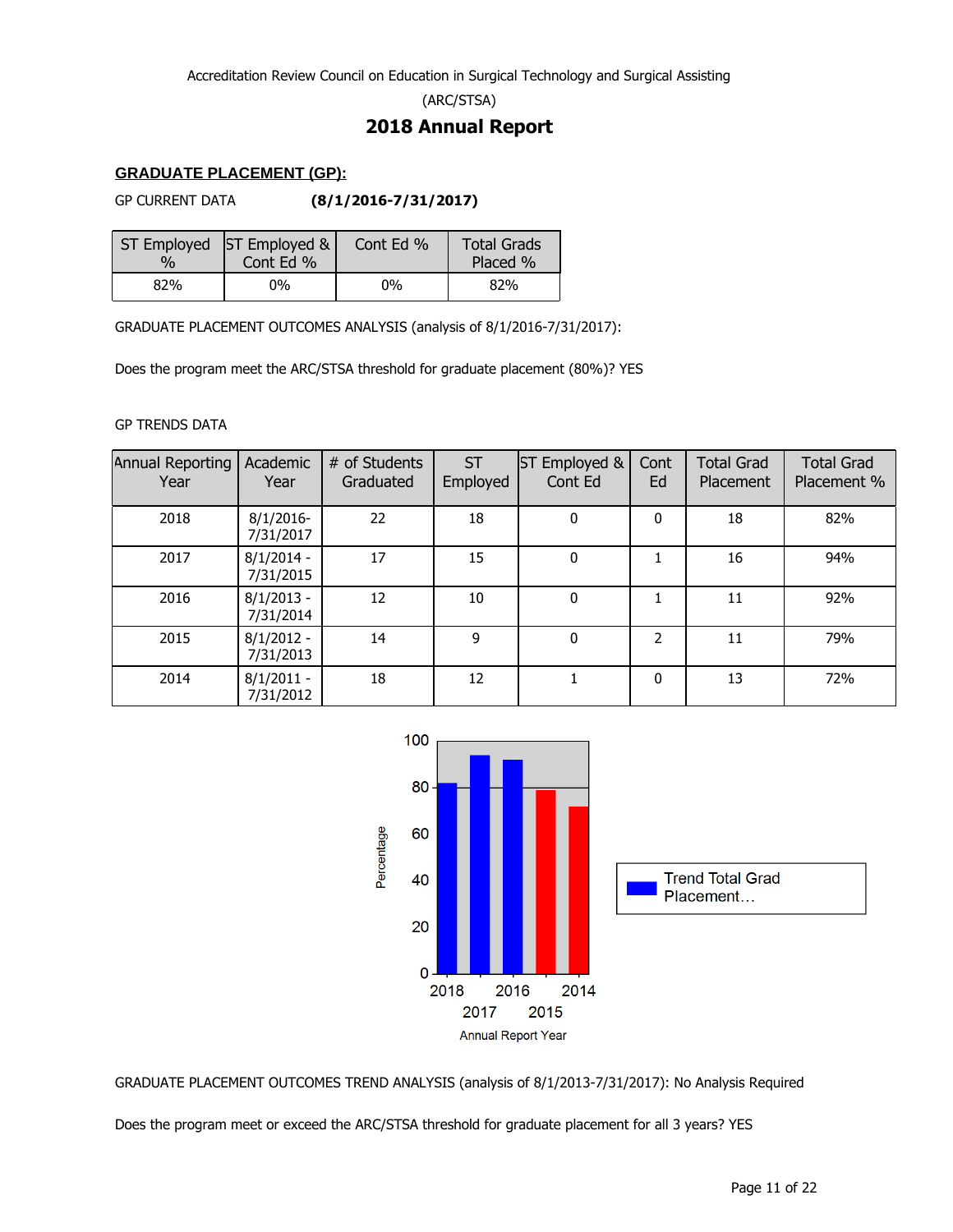(ARC/STSA)

## **2018 Annual Report**

#### **GRADUATE PLACEMENT (GP):**

GP CURRENT DATA **(8/1/2015-7/31/2016)**

| 0/2 | ST Employed ST Employed &<br>Cont Ed % | Cont Ed % | <b>Total Grads</b><br>Placed % |
|-----|----------------------------------------|-----------|--------------------------------|
| 78% | 0%                                     | $0\%$     | 78%                            |

GRADUATE PLACEMENT OUTCOMES ANALYSIS (analysis of 8/1/2015-7/31/2016):

Does the program meet the ARC/STSA threshold for graduate placement (80%)? YES

#### GP TRENDS DATA

| Annual Reporting<br>Year | Academic<br>Year          | # of Students<br>Graduated | <b>ST</b><br>Employed | Employed &<br>IST<br>Cont Ed | Cont<br>Ed   | <b>Total Grad</b><br>Placement | <b>Total Grad</b><br>Placement % |
|--------------------------|---------------------------|----------------------------|-----------------------|------------------------------|--------------|--------------------------------|----------------------------------|
| 2018                     | $8/1/2015$ -<br>7/31/2016 | 9                          |                       | 0                            | $\Omega$     |                                | 78%                              |
| 2017                     | $8/1/2014 -$<br>7/31/2015 | 17                         | 15                    | 0                            |              | 16                             | 94%                              |
| 2016                     | $8/1/2013 -$<br>7/31/2014 | 12                         | 10                    | 0                            |              | 11                             | 92%                              |
| 2015                     | $8/1/2012 -$<br>7/31/2013 | 14                         | 9                     | 0                            | 2            | 11                             | 79%                              |
| 2014                     | $8/1/2011 -$<br>7/31/2012 | 18                         | 12                    |                              | $\mathbf{0}$ | 13                             | 72%                              |



GRADUATE PLACEMENT OUTCOMES TREND ANALYSIS (analysis of 8/1/2013-7/31/2017): No Analysis Required

Does the program meet or exceed the ARC/STSA threshold for graduate placement for all 3 years? YES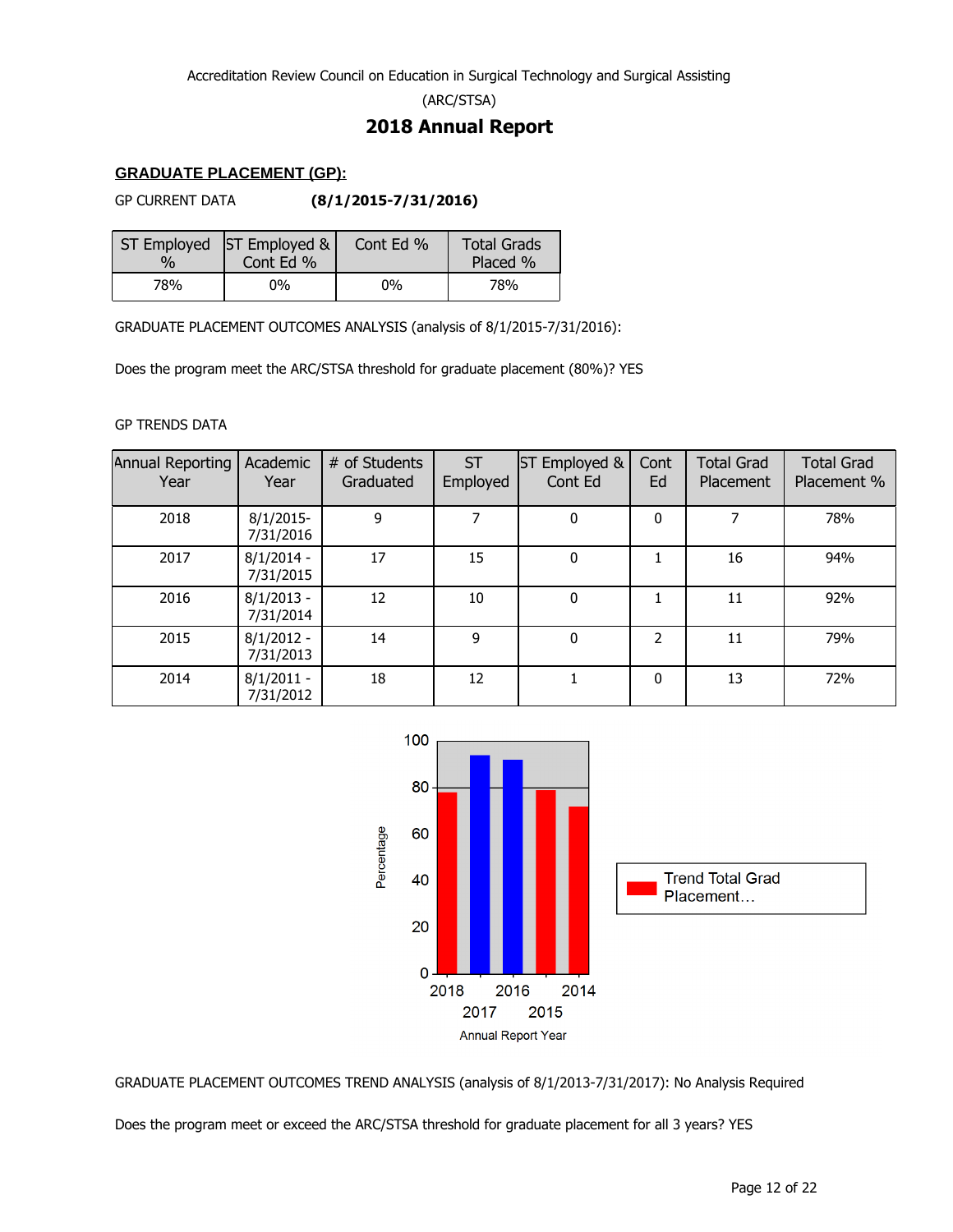(ARC/STSA)

## **2018 Annual Report**

#### **EMPLOYER SATISFACTION (ES):**

ES SURVEY OUTCOMES - CURRENT DATA **(8/1/2016-7/31/2017)**

| <b>Employer Survey</b> | Employer       |
|------------------------|----------------|
| Return %               | Satisfaction % |
| 61%                    | 100%           |

EMPLOYER SURVEY RETURN RATE AND SATISFACTION RATE ANALYSIS (analysis of 8/1/2016-7/31/2017):

Does the program meet the ARC/STSA threshold for employer survey return rate (50%)? YES

#### ES RETURN RATE - TRENDS DATA

| Annual Reporting<br>Year | Academic<br>Year          | # of Employer<br><b>Surveys Distributed</b> | <b>Employer Survey</b><br>Return % |
|--------------------------|---------------------------|---------------------------------------------|------------------------------------|
| 2018                     | $8/1/2016$ -<br>7/31/2017 | 18                                          | 61%                                |
| 2017                     | $8/1/2014 -$<br>7/31/2015 | 7                                           | 71%                                |
| 2016                     | $8/1/2013 -$<br>7/31/2014 | 10                                          | 60%                                |
| 2015                     | $8/1/2012 -$<br>7/31/2013 | 9                                           | 67%                                |
| 2014                     | $8/1/2011 -$<br>7/31/2012 | 13                                          | 62%                                |



EMPLOYER SURVEY RETURN RATE TREND ANALYSIS (analysis of 8/1/2013-7/31/2017): No Analysis Required

Does the program meet or exceed the ARC/STSA threshold for employer survey return rate (50%) for all 3 years? YES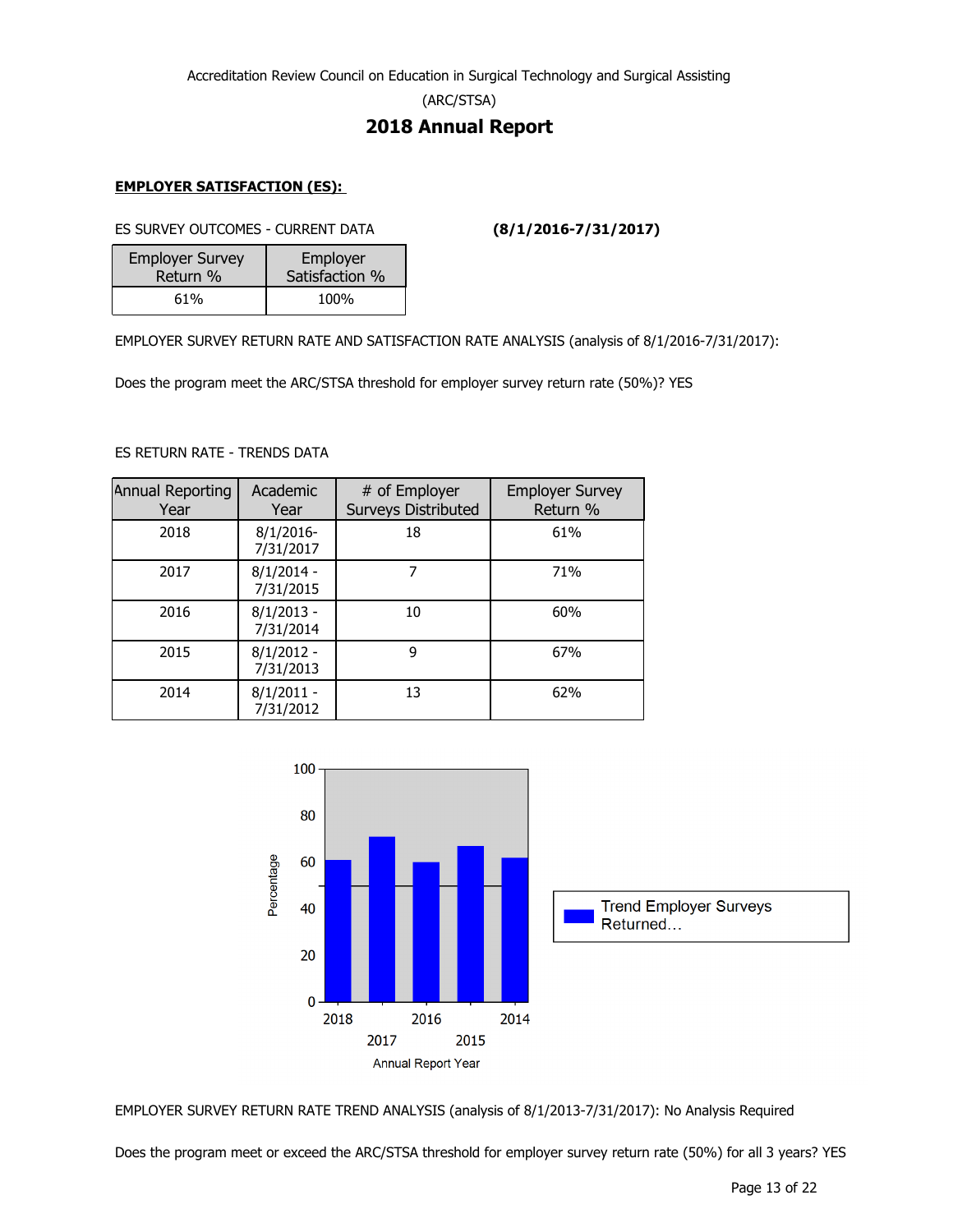(ARC/STSA)

## **2018 Annual Report**

ES SATISFACTION RATE - CURRENT DATA **(8/1/2016-7/31/2017)**

| <b>Employer Survey</b> | Employer       |  |
|------------------------|----------------|--|
| Return %               | Satisfaction % |  |
| 61%                    | 100%           |  |

EMPLOYER SURVEY RETURN RATE AND SATISFACTION RATE ANALYSIS (analysis of 8/1/2016-7/31/2017): No Analysis Required

Does the program meet the ARC/STSA threshold for employer survey satisfaction rate (85%)? YES

#### ES SATISFACTION RATE - TRENDS DATA

| Annual Reporting<br>Year | Academic<br>Year          | # of Employer<br><b>Surveys Distributed</b> | Employer<br>Satisfaction % |
|--------------------------|---------------------------|---------------------------------------------|----------------------------|
| 2018                     | $8/1/2016$ -<br>7/31/2017 | 18                                          | 100%                       |
| 2017                     | $8/1/2014 -$<br>7/31/2015 |                                             | 100%                       |
| 2016                     | $8/1/2013 -$<br>7/31/2014 | 10                                          | 100%                       |
| 2015                     | $8/1/2012 -$<br>7/31/2013 | 9                                           | 100%                       |
| 2014                     | $8/1/2011 -$<br>7/31/2012 | 13                                          | 100%                       |

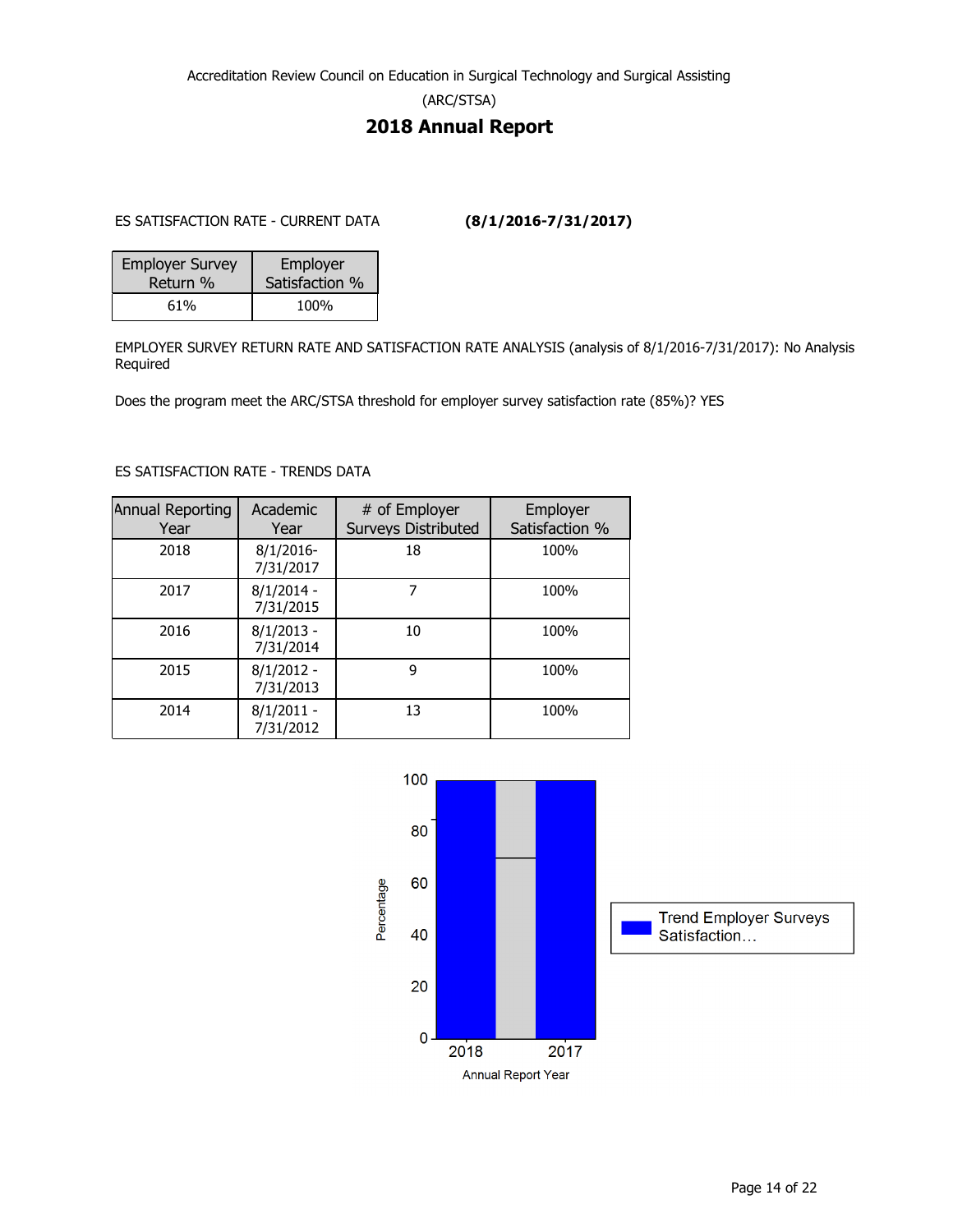

EMPLOYER SURVEY SATISFACTION RATE TREND ANALYSIS (analysis of 8/1/2013-7/31/2017): No Analysis Required

Does the program meet or exceed the ARC/STSA threshold for employer survey satisfaction rate (85%) for all 3 years? YES

#### **EMPLOYER SATISFACTION (ES):**

ES SURVEY OUTCOMES - CURRENT DATA **(8/1/2015-7/31/2016)**

| <b>Employer Survey</b> | Employer       |
|------------------------|----------------|
| Return %               | Satisfaction % |
| 100%                   | 100%           |

EMPLOYER SURVEY RETURN RATE AND SATISFACTION RATE ANALYSIS (analysis of 8/1/2015-7/31/2016):

Does the program meet the ARC/STSA threshold for employer survey return rate (50%)? YES

#### ES RETURN RATE - TRENDS DATA

| Annual Reporting<br>Year | Academic<br>Year          | # of Employer<br><b>Surveys Distributed</b> | <b>Employer Survey</b><br>Return % |
|--------------------------|---------------------------|---------------------------------------------|------------------------------------|
| 2018                     | $8/1/2015$ -<br>7/31/2016 |                                             | 100%                               |
| 2017                     | $8/1/2014 -$<br>7/31/2015 |                                             | 71%                                |
| 2016                     | $8/1/2013 -$<br>7/31/2014 | 10                                          | 60%                                |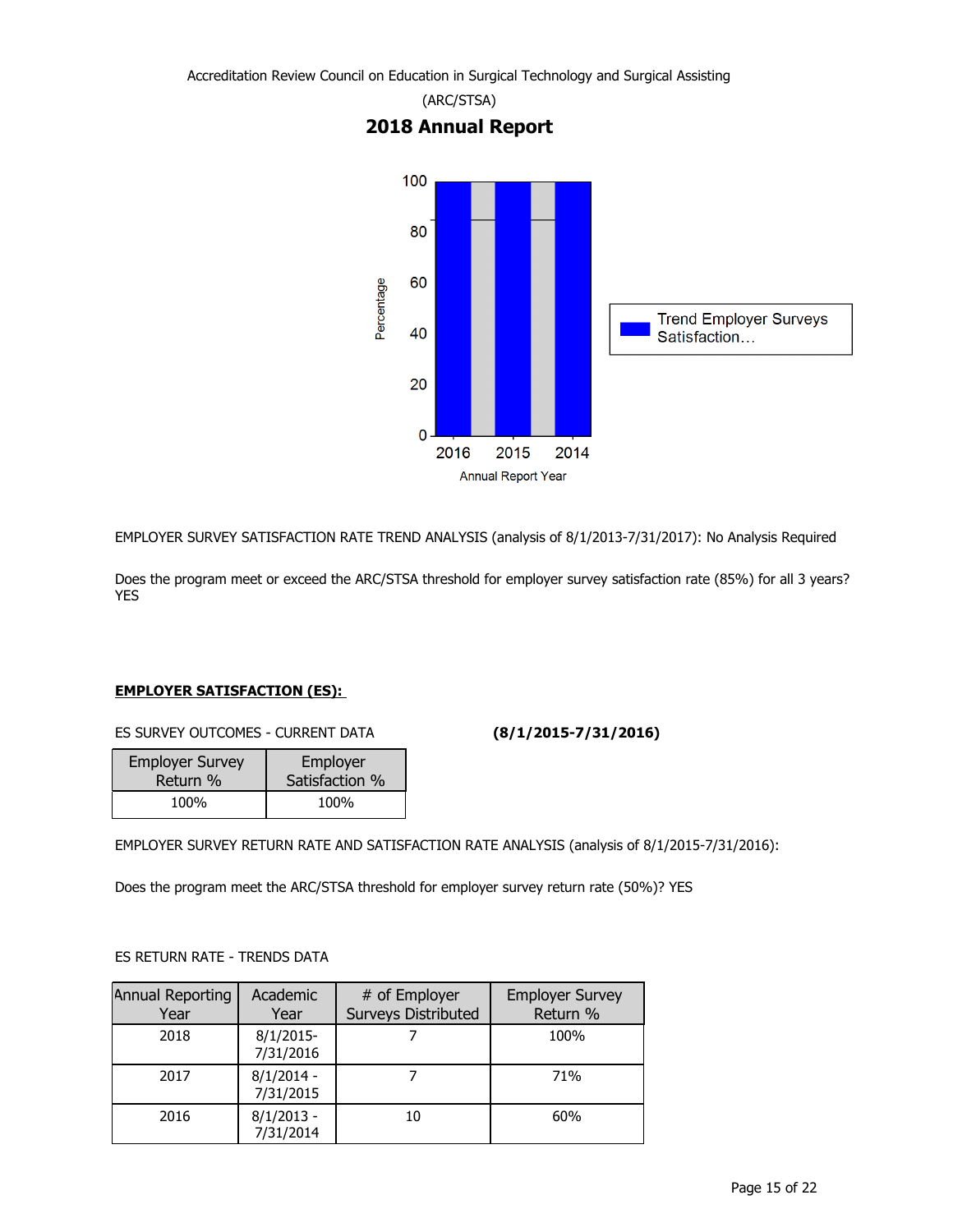(ARC/STSA) **2018 Annual Report**





EMPLOYER SURVEY RETURN RATE TREND ANALYSIS (analysis of 8/1/2013-7/31/2017): No Analysis Required

Does the program meet or exceed the ARC/STSA threshold for employer survey return rate (50%) for all 3 years? YES

#### ES SATISFACTION RATE - CURRENT DATA **(8/1/2015-7/31/2016)**

| <b>Employer Survey</b> | Employer       |  |
|------------------------|----------------|--|
| Return %               | Satisfaction % |  |
| 100%                   | 100%           |  |

EMPLOYER SURVEY RETURN RATE AND SATISFACTION RATE ANALYSIS (analysis of 8/1/2015-7/31/2016): No Analysis Required

Does the program meet the ARC/STSA threshold for employer survey satisfaction rate (85%)? YES

#### ES SATISFACTION RATE - TRENDS DATA

| Annual Reporting<br>Year | Academic<br>Year          | # of Employer<br><b>Surveys Distributed</b> | Employer<br>Satisfaction % |
|--------------------------|---------------------------|---------------------------------------------|----------------------------|
| 2018                     | $8/1/2015$ -<br>7/31/2016 |                                             | 100%                       |
| 2017                     | $8/1/2014 -$<br>7/31/2015 |                                             | 100%                       |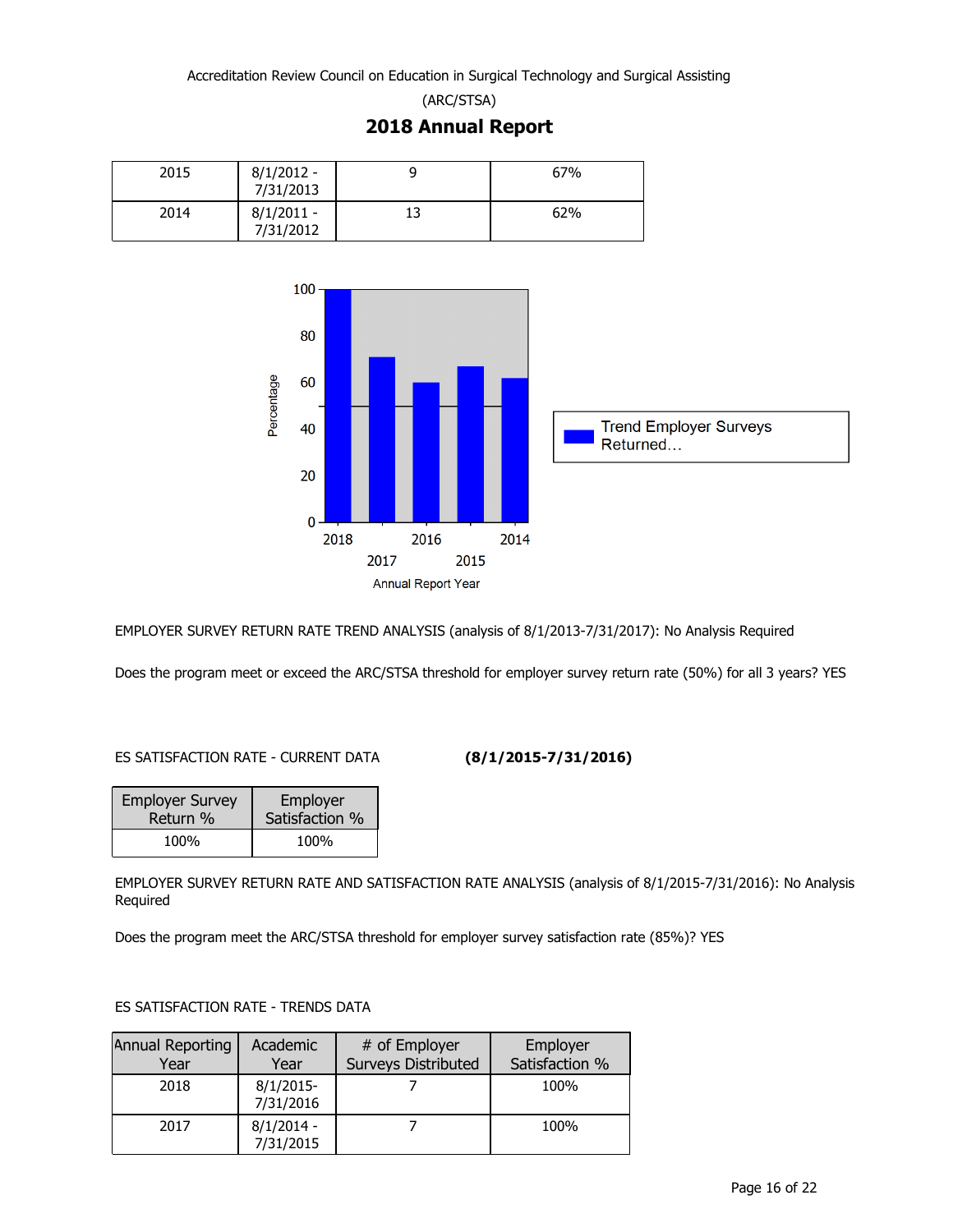(ARC/STSA)

## **2018 Annual Report**

| 2016 | $8/1/2013 -$<br>7/31/2014 | 10 | 100% |
|------|---------------------------|----|------|
| 2015 | $8/1/2012 -$<br>7/31/2013 |    | 100% |
| 2014 | $8/1/2011 -$<br>7/31/2012 | 13 | 100% |



EMPLOYER SURVEY SATISFACTION RATE TREND ANALYSIS (analysis of 8/1/2013-7/31/2017): No Analysis Required

Does the program meet or exceed the ARC/STSA threshold for employer survey satisfaction rate (85%) for all 3 years? YES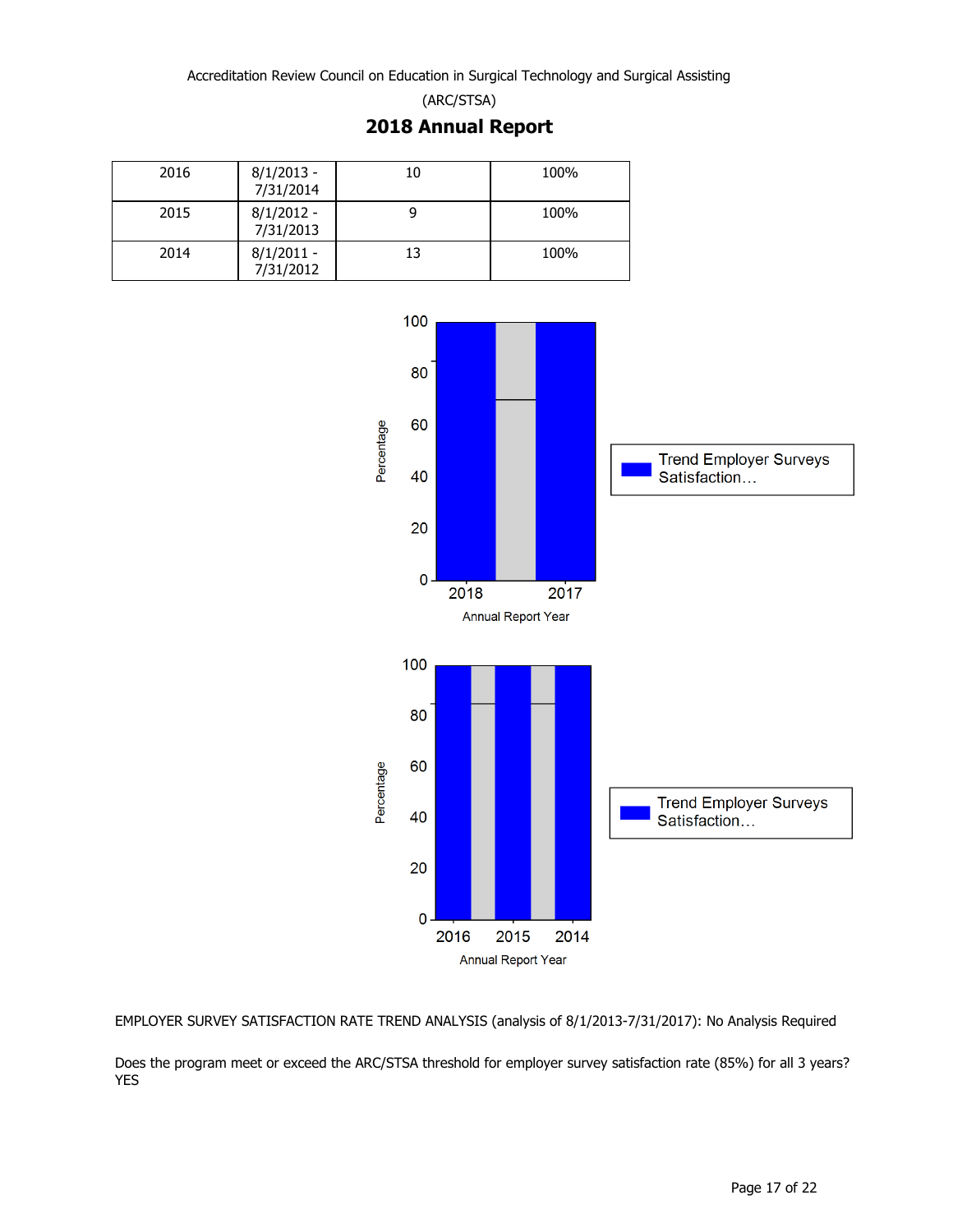(ARC/STSA)

## **2018 Annual Report**

#### **GRADUATE SATISFACTION (GS):**

GS SURVEY OUTCOMES - CURRENT DATA **(8/1/2016-7/31/2017)**

| Graduate Surveys | Graduate       |  |
|------------------|----------------|--|
| Returned %       | Satisfaction % |  |
| 91%              | 95%            |  |

GRADUATE SURVEY RETURN RATE AND SATISFACTION RATE ANALYSIS (analysis of 8/1/2016-7/31/2017):

Does the program meet the ARC/STSA threshold for graduate survey return rate (50%)? YES

#### GS RETURN RATE - TRENDS DATA

| Annual Reporting<br>Year | Academic<br>Year          | # of Graduate<br><b>Surveys Distributed</b> | <b>Graduate Survey</b><br>Return % |
|--------------------------|---------------------------|---------------------------------------------|------------------------------------|
| 2018                     | $8/1/2016$ -<br>7/31/2017 | 22                                          | 91%                                |
| 2017                     | $8/1/2014 -$<br>7/31/2015 | 17                                          | 94%                                |
| 2016                     | $8/1/2013 -$<br>7/31/2014 | 12                                          | 67%                                |
| 2015                     | $8/1/2012 -$<br>7/31/2013 | 14                                          | 79%                                |
| 2014                     | $8/1/2011 -$<br>7/31/2012 | 18                                          | 28%                                |



GRADUATE SURVEY RETURN RATE TREND ANALYSIS (analysis of 8/1/2013-7/31/2017): No Analysis Required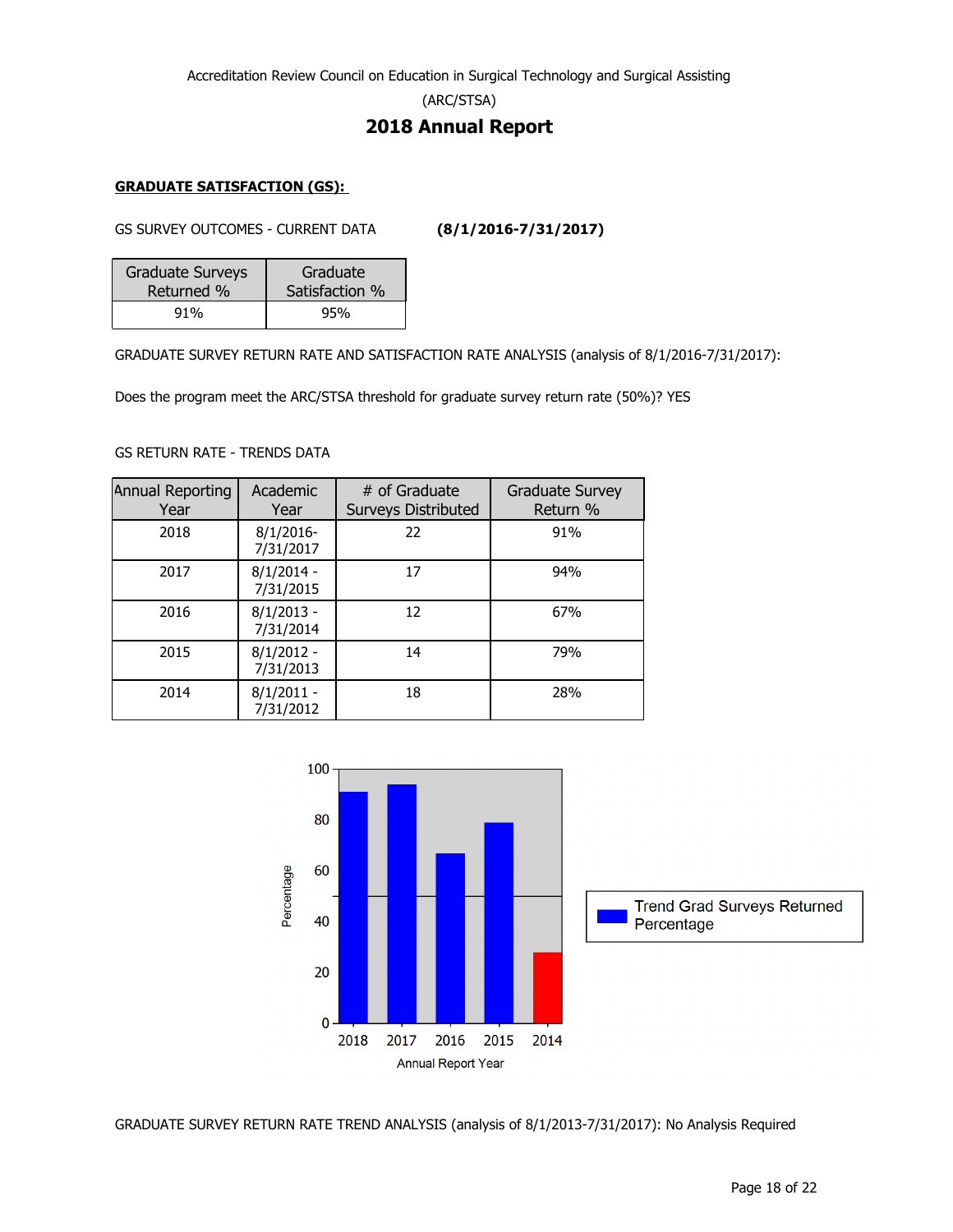(ARC/STSA)

## **2018 Annual Report**

Does the program meet or exceed the ARC/STSA threshold for graduate survey return rate (50%) for all 3 years? YES

GS SATISFACTION RATE - CURRENT DATA **(8/1/2016-7/31/2017)**

| <b>Graduate Surveys</b> | Graduate       |  |
|-------------------------|----------------|--|
| Returned %              | Satisfaction % |  |
| 91%                     | 95%            |  |

GRADUATE SURVEY RETURN RATE AND SATISFACTION RATE ANALYSIS (analysis of 8/1/2016-7/31/2017): No Analysis Required

Does the program meet the ARC/STSA threshold for graduate survey satisfaction rate (85%)? YES

#### GS SATISFACTION RATE - TRENDS DATA

| Annual Reporting<br>Year | Academic<br>Year          | # of Graduate Surveys<br>Distributed | <b>Graduate Satisfaction</b><br>$\%$ |
|--------------------------|---------------------------|--------------------------------------|--------------------------------------|
| 2018                     | $8/1/2016$ -<br>7/31/2017 | 22                                   | 95%                                  |
| 2017                     | $8/1/2014 -$<br>7/31/2015 | 17                                   | 94%                                  |
| 2016                     | $8/1/2013 -$<br>7/31/2014 | 12                                   | 100%                                 |
| 2015                     | $8/1/2012 -$<br>7/31/2013 | 14                                   | 100%                                 |
| 2014                     | $8/1/2011 -$<br>7/31/2012 | 18                                   | 100%                                 |

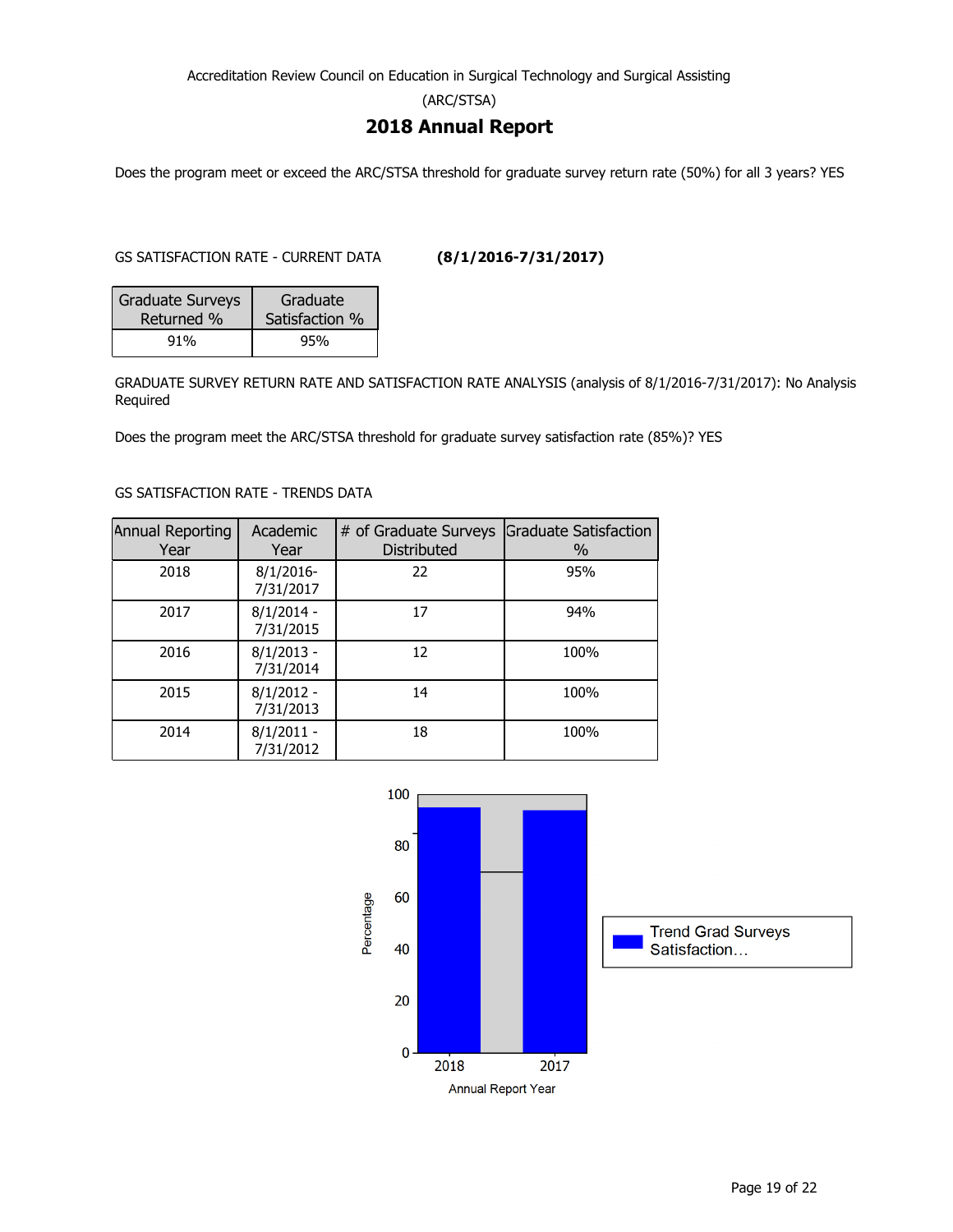

GRADUATE SURVEY SATISFACTION RATE TREND ANALYSIS (analysis of 8/1/2013-7/31/2017): No Analysis Required

Does the program meet or exceed the ARC/STSA threshold for graduate survey satisfaction rate (85%) for all 3 years? YES

#### **GRADUATE SATISFACTION (GS):**

GS SURVEY OUTCOMES - CURRENT DATA **(8/1/2015-7/31/2016)**

| <b>Graduate Surveys</b> | Graduate       |
|-------------------------|----------------|
| Returned %              | Satisfaction % |
| 67%                     | 83%            |

GRADUATE SURVEY RETURN RATE AND SATISFACTION RATE ANALYSIS (analysis of 8/1/2015-7/31/2016):

Does the program meet the ARC/STSA threshold for graduate survey return rate (50%)? YES

#### GS RETURN RATE - TRENDS DATA

| Annual Reporting<br>Year | Academic<br>Year          | # of Graduate<br><b>Surveys Distributed</b> | <b>Graduate Survey</b><br>Return % |
|--------------------------|---------------------------|---------------------------------------------|------------------------------------|
| 2018                     | $8/1/2015$ -<br>7/31/2016 | 9                                           | 67%                                |
| 2017                     | $8/1/2014 -$<br>7/31/2015 | 17                                          | 94%                                |
| 2016                     | $8/1/2013 -$<br>7/31/2014 | 12                                          | 67%                                |
| 2015                     | $8/1/2012 -$<br>7/31/2013 | 14                                          | 79%                                |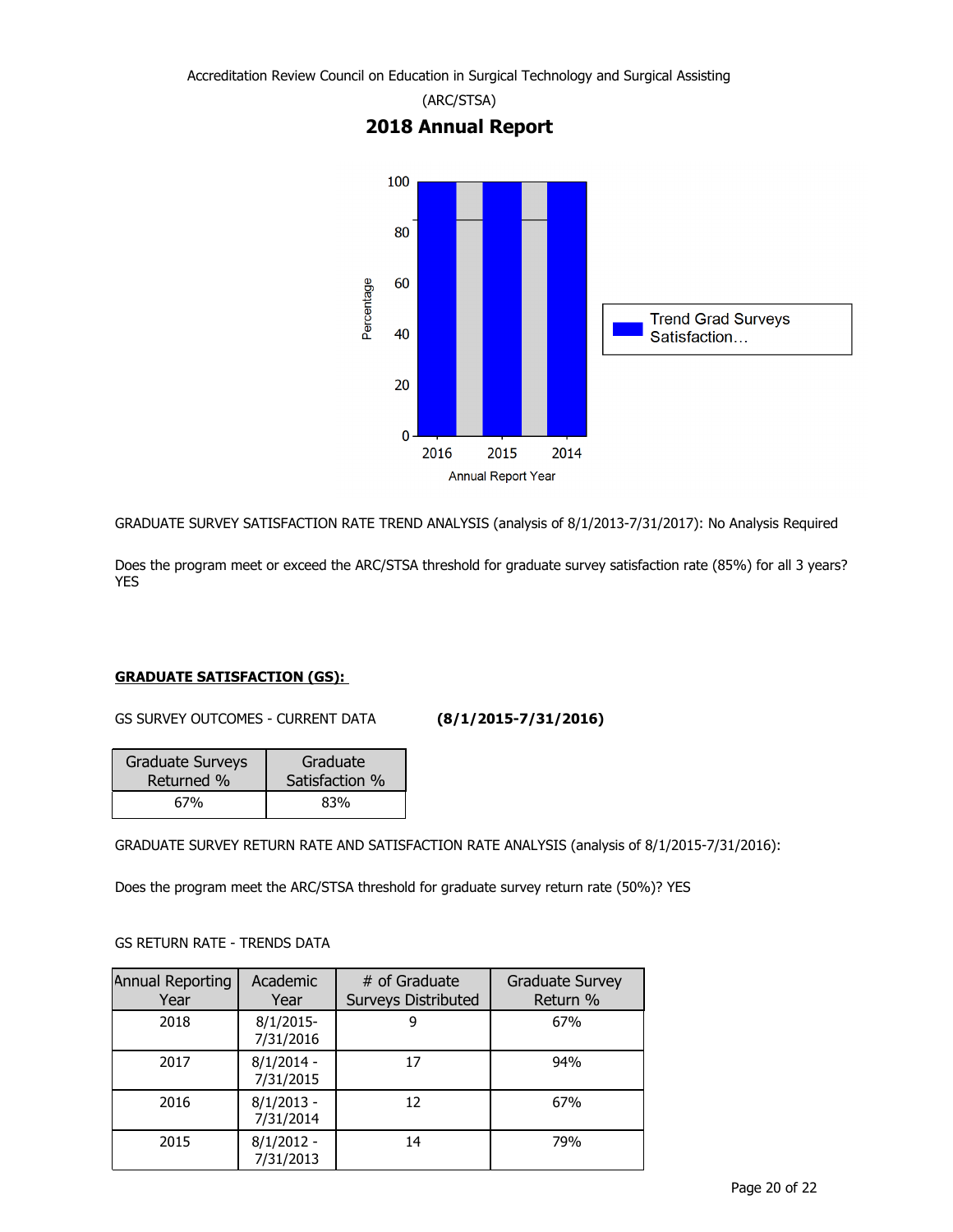(ARC/STSA)



**2018 Annual Report**

GRADUATE SURVEY RETURN RATE TREND ANALYSIS (analysis of 8/1/2013-7/31/2017): No Analysis Required

Does the program meet or exceed the ARC/STSA threshold for graduate survey return rate (50%) for all 3 years? YES

### GS SATISFACTION RATE - CURRENT DATA **(8/1/2015-7/31/2016)**

| <b>Graduate Surveys</b> | Graduate       |
|-------------------------|----------------|
| Returned %              | Satisfaction % |
| 67%                     | 83%            |

GRADUATE SURVEY RETURN RATE AND SATISFACTION RATE ANALYSIS (analysis of 8/1/2015-7/31/2016): No Analysis Required

Does the program meet the ARC/STSA threshold for graduate survey satisfaction rate (85%)? YES

### GS SATISFACTION RATE - TRENDS DATA

| Annual Reporting<br>Year | Academic<br>Year          | # of Graduate Surveys Graduate Satisfaction<br><b>Distributed</b> | $\%$ |
|--------------------------|---------------------------|-------------------------------------------------------------------|------|
| 2018                     | $8/1/2015$ -<br>7/31/2016 |                                                                   | 83%  |
| 2017                     | $8/1/2014 -$<br>7/31/2015 | 17                                                                | 94%  |
| 2016                     | $8/1/2013 -$<br>7/31/2014 | 12                                                                | 100% |